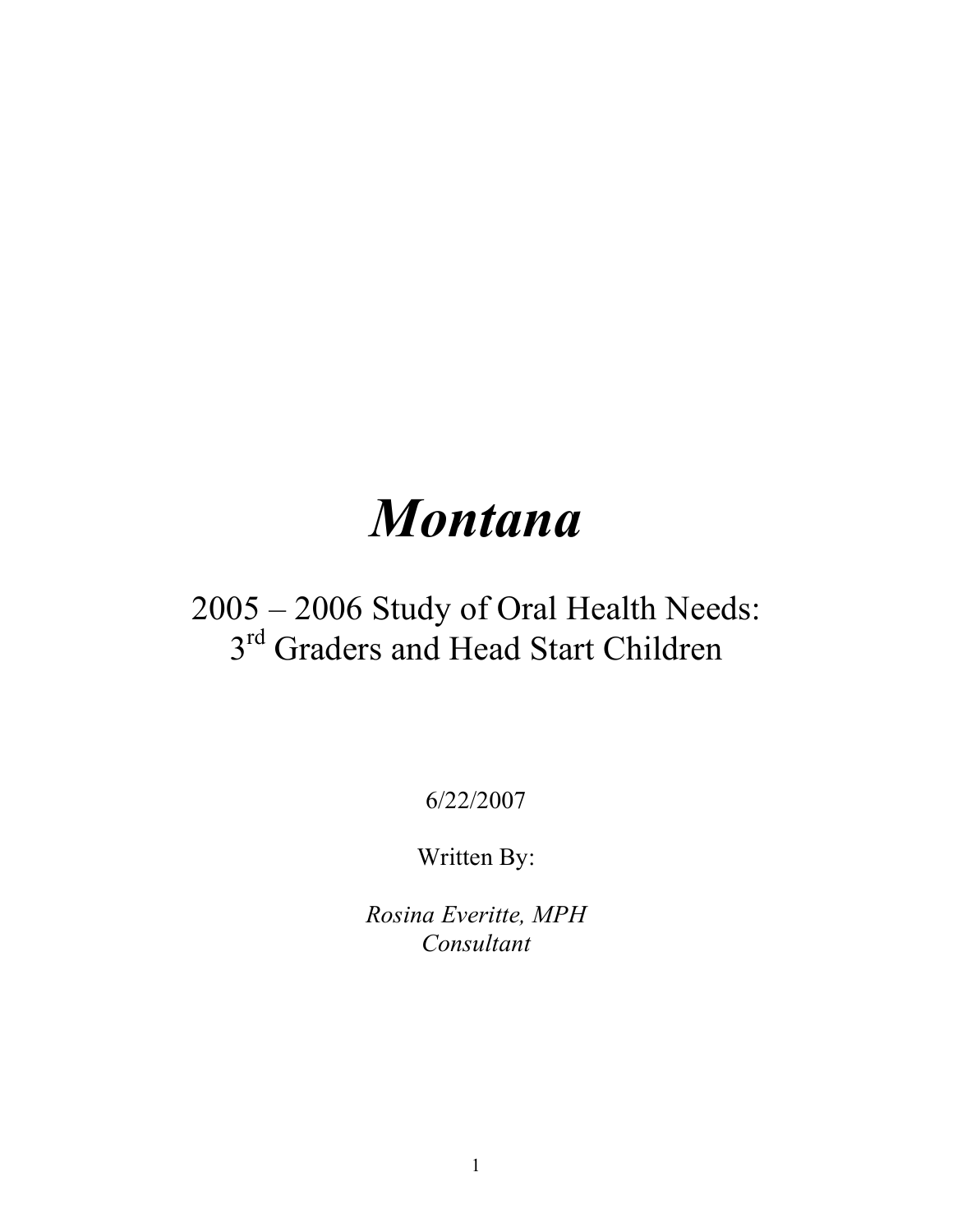#### Introduction and Sampling Methodology

In 2005, Montana introduced several initiatives which were intended to contribute to improved oral health for school-age children. Cheri Seed, RDH, Oral Health Education Consultant, worked with various state, county, and other interested stakeholders to collect oral health data on a representative sample of Montana's children in order to assess statewide oral health needs and deficiencies in access to care. The study was funded through the State Oral Health Collaborative Systems (SOHCS) grant and used protocols developed by the Association of State and Territorial Dental Directors Association (ASTDD) for the "Make Your Smile Count" campaign. Using ASTDD's protocols allowed for the data collection process to be based on national guidelines and standards also being used in other states, so Montana's results can be compared with other locations.

The State of Montana contracted with three registered dental hygienists who traveled to pre-selected elementary schools and subsequent neighborhood Head Start programs. The hygienists were identified through a Request for Proposals process and then contracted with the Department of Public Health and Human Services to provide the dental screenings. The registered dental hygienists conducted oral health screenings between February and May of 2006. At their discretion, the hygienists visited schools and Head Start programs individually or in pairs.

Prior to the start of their work, the hygienists were trained in using the Oral Health Screening form, Montana's version of the ASTDD's Basic Screening Survey (BSS). (See Attachment 1) Data assessment and collection standards were taught through an ASTDD "Train-the-Trainer" video and other materials. The Oral Health Screening Form collected essentially the same data from both the third grade and Head Start students, with one exception. The Head Start screening form collected data on the presence of at least one Early Childhood Caries (ECC) and the third grade form collected data on the presence of sealant on at least one permanent molar tooth. Also, on occasion, school personnel requested screenings for additional students in other grades, but these data were excluded for this study.

Prior to the screening, the teacher collected the following demographic information for each child and included it on the Oral Health Screening Form: name, grade, age, race/ethnicity, and gender. On the day of the screening, the hygienists captured the following data on the form: screening date, school, town, county, screener's name, and basic training completion by hygienist. After the screening was completed, the hygienists also recorded for each third grade and Head Start child the following defined oral health events: number of untreated cavities, caries experience, and treatment urgency recommendations with applicable dental hygienist comments regarding each child's oral health condition. As mentioned above, only Head Start children were screened for the presence of at least one Early Childhood Caries (ECC) and only third grade children were screened for the presence of sealant on at least one permanent molar tooth.

Screenings were completed by direct observation only. Coding for the oral health events consisted of dichotomous answers, such as "yes" and "no", which were coded 1 and 2,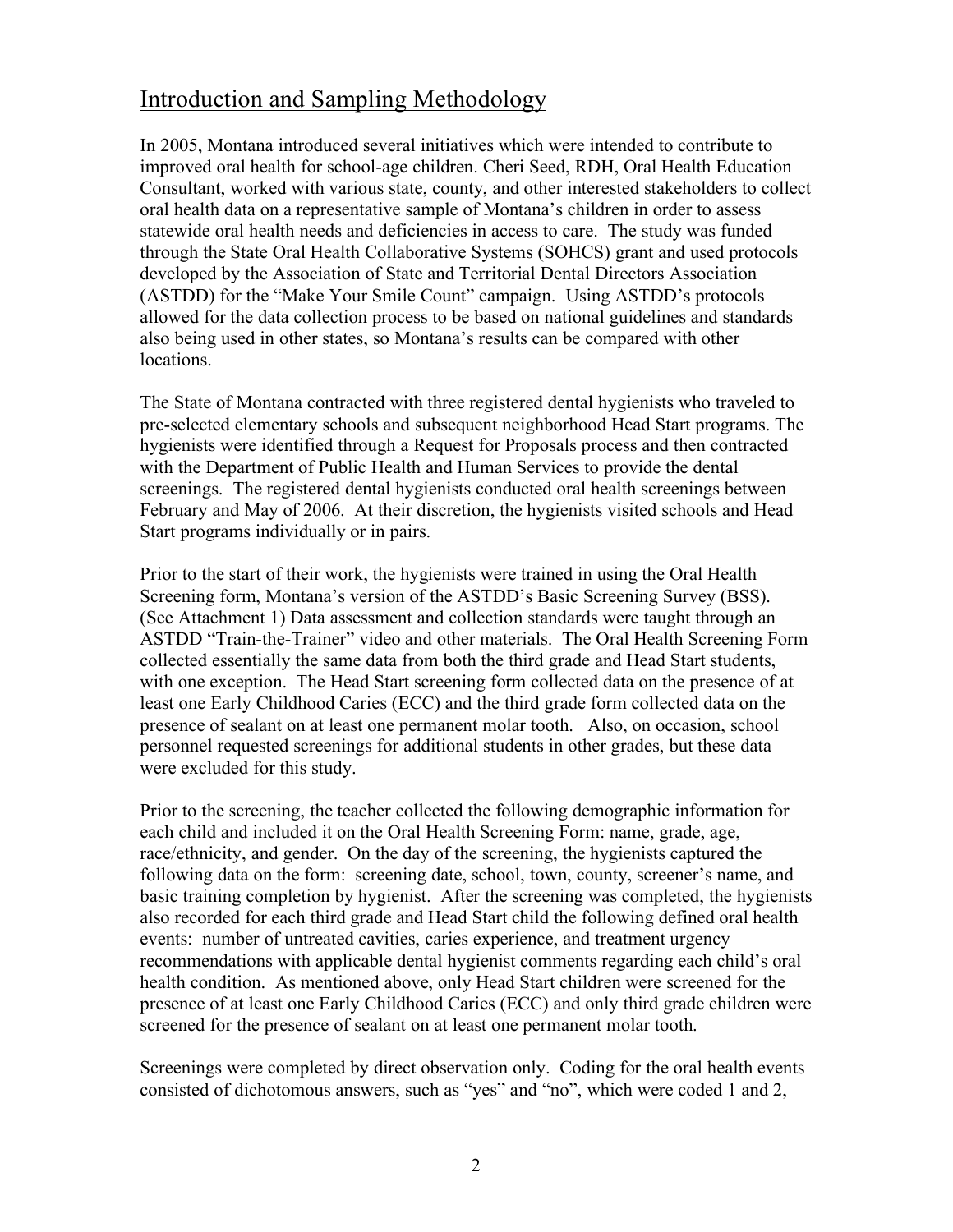respectively. In instances when the hygienist was unable to assess for the presence or absence of a defined oral health event, it was coded as "99". Race and ethnicity were defined as Caucasian, African American, Hispanic, Asian, American Indian or Alaskan Native, Native Hawaiian or Pacific Islander, Multi-racial, or unknown. Treatment codes consisted of *No Treatment Needed, Early Treatment Needed, Urgent Treatment Needed,* and *Unknown.*

For both the third grade and Head Start samples, active parental consent was obtained before the screenings took place. Additionally, passive consent was obtained from each child before the hygienist actually began the screening. If a child felt uncomfortable or scared after due diligence was done to assure the child, no screening took place regardless of parental consent.

ASTDD's protocols and guidelines recommended randomly selecting elementary schools to participate in the sample. Oral health screenings were then conducted for all the third graders in the sampled schools. Prior to sampling, schools were stratified into two groups, using free or reduced lunch program data as a proxy for socioeconomic status (SES). Power analyses for two levels of stratification suggested over 1,000 students would need to be sampled for Montana's study to gain a 95% confidence and reliability in the oral health results.

Demographic data from the Montana Office of Public Instruction (OPI) were drawn from the 2003-2004 first grader database to acquire free or reduced lunch school designation for third graders during the 2005–2006 school year. The 237 public elementary schools in OPI's database were each designated as either a "Free or Reduced Lunch" school or "Not a Free or Reduced Lunch" school for the purposes of sampling. The dichotomous free or reduced lunch designation was defined by taking the mean participation percentage from all the free or reduced lunch eligible students across the state, as determined by the cutpoint, and profiling schools according to whether they fell above or below the cutpoint. The mean free or reduced lunch participation cutpoint was determined to be 39.57%. Schools averaging below the 39.57% mean participation cutpoint for all first graders were profiled as a "Not a Free/Reduced Lunch" school. Schools above the 39.57% mean participation cutpoint were profiled as a "Free/Reduced Lunch" school. No schools fell exactly on the cutpoint (average).

In order to include at least 1,000 third graders in the sample, 15 schools were needed from each strata, for a total of 30 schools. After stratifying each school by the mean participation cutpoint, 15 schools were randomly sampled from the free or reduced lunch group and 15 were randomly selected from the "not free or reduced lunch" group using a random seed call in SAS 9.1 (Table 1 and Map 1).

A total of 957 third grade students were screened within the 30 sampled schools, representing 9.36% of the total 2005-2006 Montana third grade public school population. The selected schools were located in 21 of Montana's 56 counties.

A total of 828 Head Start children from 14 counties were screened. The Head Start Agencies included in the survey were selected in proximity to the randomly selected elementary schools where third graders were screened.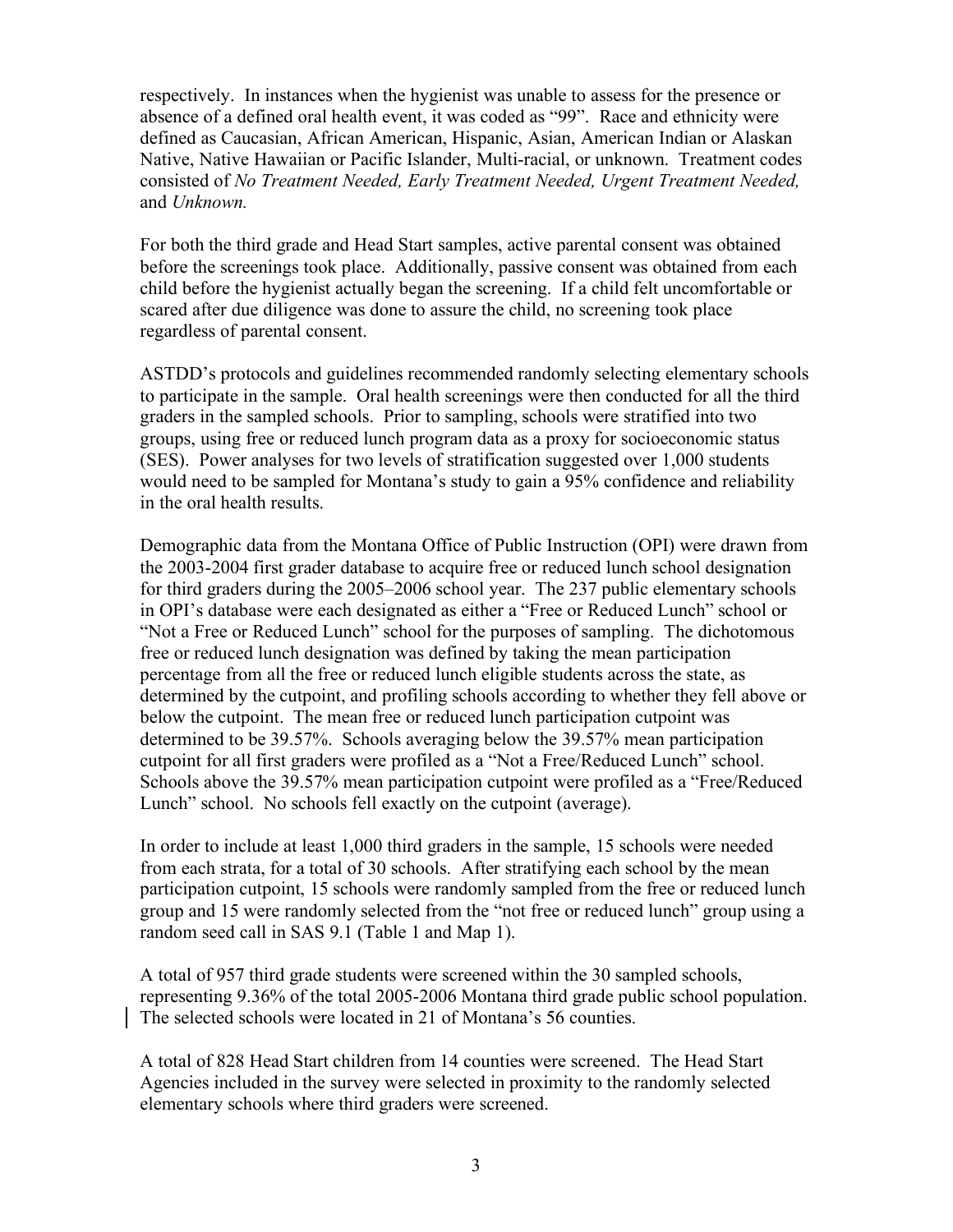The completed screenings were reviewed by the Oral Health Education Consultant or the Maternal and Child Health Epidemiological Statistician when they were received at the Department of Public Health and Human Services or as they were entered into the Oral Health Screening Database. To ensure the data were of good quality and as complete as possible, partial screening results were verified or deleted were necessary.

|            | <b>Health</b>                    |                    |                                   | <b>Total</b>                              |
|------------|----------------------------------|--------------------|-----------------------------------|-------------------------------------------|
| F/R lunch? | <b>Planning</b><br><b>Region</b> | <b>County Name</b> | <b>Elementary School Name</b>     | <b>Participation</b><br><b>Proportion</b> |
| <b>No</b>  | $\overline{2}$                   | Teton              | <b>Fairfield School</b>           | 0.296                                     |
| <b>No</b>  | $\overline{2}$                   | <b>Blaine</b>      | <b>Meadowlark</b>                 | 0.381                                     |
| <b>No</b>  | $\overline{2}$                   | Cascade            | Sacajawea                         | 0.239                                     |
| <b>No</b>  | $\overline{2}$                   | Liberty            | Chester - Joplin - Inverness      | 0.324                                     |
| No         | $\overline{2}$                   | Teton              | Power School                      | 0.258                                     |
| No         | 3                                | Carbon             | Joliet School                     | 0.284                                     |
| <b>No</b>  | 3                                | <b>Stillwater</b>  | Absarokee School                  | 0.159                                     |
| <b>No</b>  | 3                                | Yellowstone        | West                              | 0.240                                     |
| <b>No</b>  | 3                                | Yellowstone        | Highland                          | 0.233                                     |
| <b>No</b>  | 4                                | Madison            | Sheridan Elementary               | 0.386                                     |
| <b>No</b>  | 4                                | Gallatin           | Anderson School                   | 0.106                                     |
| <b>No</b>  | 4                                | Beaverhead         | Parkview                          | 0.323                                     |
| <b>No</b>  | 4                                | Park               | Winans                            | 0.328                                     |
| <b>No</b>  | 4                                | Gallatin           | <b>Three Forks Elementary</b>     | 0.252                                     |
| No         | 5                                | Missoula           | <b>Chief Charlo</b>               | 0.281                                     |
| Yes        | 1                                | Richland           | <b>Fairview School</b>            | 0.474                                     |
| Yes        | 1                                | Roosevelt          | Culbertson                        | 0.431                                     |
| Yes        | $\mathbf 1$                      | Valley             | Nashua School                     | 0.675                                     |
| Yes        | 1                                | Prairie            | <b>Terry School</b>               | 0.471                                     |
| Yes        | $\overline{2}$                   | Cascade            | <b>West Elementary</b>            | 0.523                                     |
| Yes        | $\overline{2}$                   | Cascade            | Roosevelt School                  | 0.427                                     |
| Yes        | 3                                | Yellowstone        | <b>Broadwater</b>                 | 0.531                                     |
| Yes        | 3                                | Yellowstone        | Burlington                        | 0.404                                     |
| Yes        | 4                                | Park               | <b>East Side</b>                  | 0.441                                     |
| Yes        | 4                                | Deer Lodge         | <b>WK Dwyer Primary</b>           | 0.454                                     |
| Yes        | 5                                | Flathead           | <b>Glacier Gateway Elementary</b> | 0.432                                     |
| Yes        | 5                                | <b>Sanders</b>     | <b>Trout Creek</b>                | 0.618                                     |
| Yes        | 5                                | Lincoln            | Asa Wood (Libby)                  | 0.586                                     |
| Yes        | 5                                | Flathead           | <b>West Glacier Elementary</b>    | 0.655                                     |
| Yes        | 5                                | Flathead           | <b>Marion Elementary</b>          | 0.658                                     |

#### **Table 1: Free or Reduced Lunch Stratification Breakout for 3rd Grade Schools**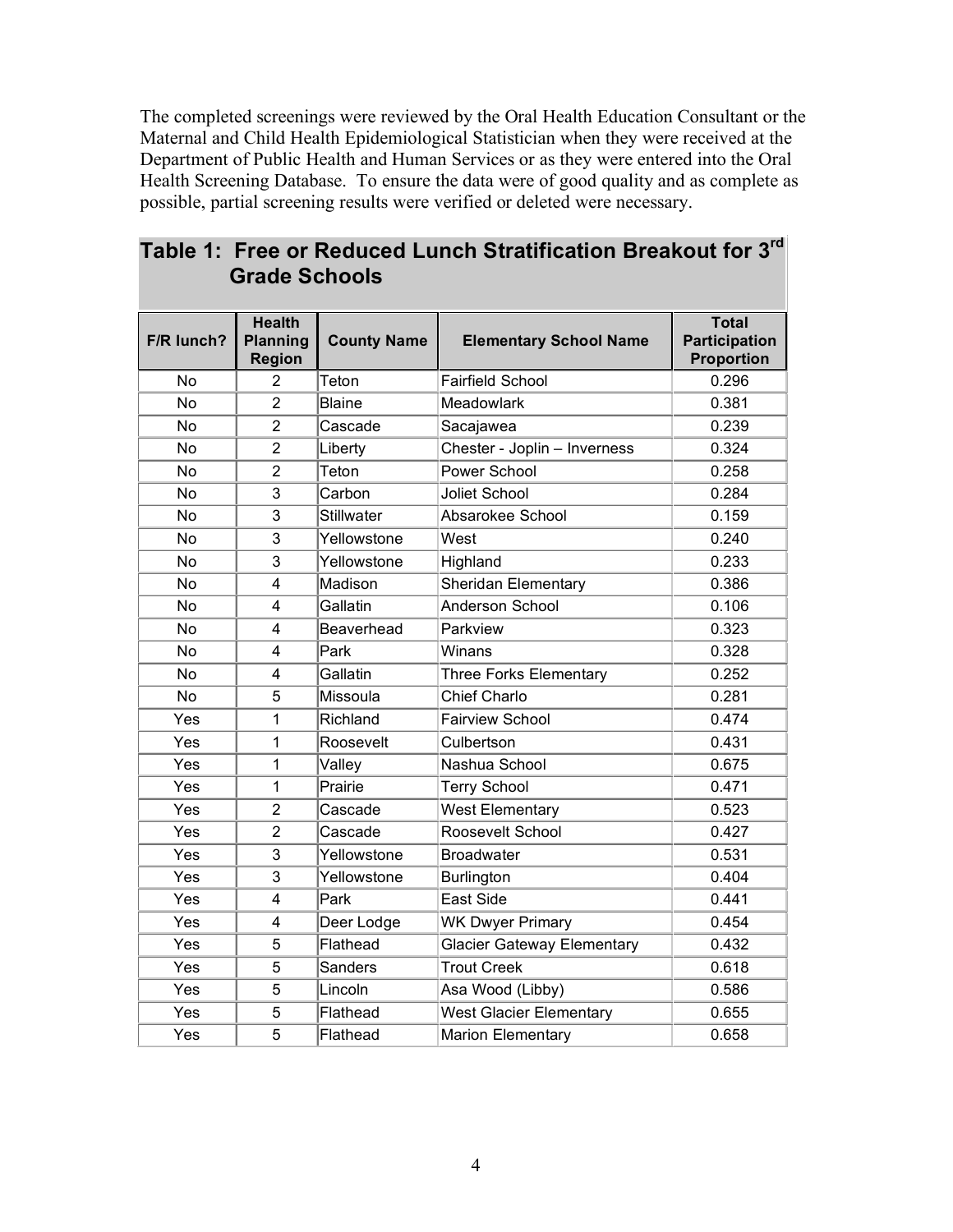#### **Map 1: 2005 MONTANA MAP OF SAMPLED 3RD GRADE SCHOOLS BY FREE AND REDUCED LUNCH PARTICIPATION AND HEALTH PLANNING REGION**



Counties with both Free or Reduced Lunch and Non-Free Lunch School(s) included in sample

4 Counties sampled in Region  $1 - 4$  free or reduced lunch counties

| 5 Counties sampled in Region $2 - 3$ non-free or reduced lunch counties, 1 free or reduced lunch      |
|-------------------------------------------------------------------------------------------------------|
| county, and 1 county with both strata sampled                                                         |
| 3 Counties sampled in Region $3 - 2$ non-free or reduced lunch counties and 1 county with both strata |
| sampled                                                                                               |
| 5 Counties sampled in Region $4 - 1$ free or reduced lunch counties, 3 non-free or reduced lunch      |
| counties, and 1 county with both strata sampled                                                       |
| 4 Counties sampled in Region $5 - 2$ free or reduced lunch counties and 2 non-free or reduced         |
| lunch counties                                                                                        |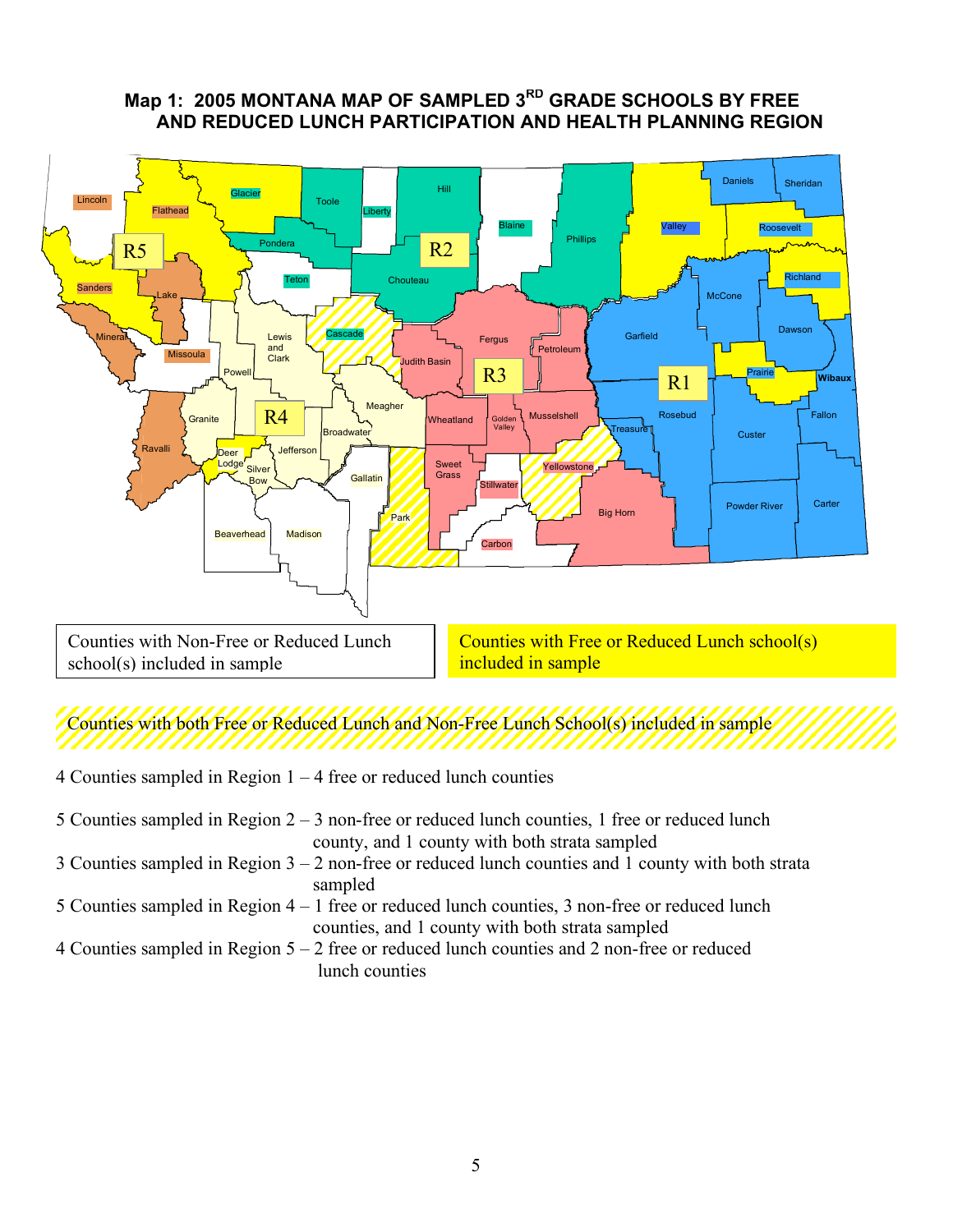| <b>School</b>                                     | County            | <b>Region</b>  |
|---------------------------------------------------|-------------------|----------------|
| Crow Head Start                                   | <b>Big Horn</b>   | 3              |
| <b>Ft.Belknap Head Start</b>                      | <b>Blaine</b>     | $\overline{2}$ |
| <b>Emerson Head Start</b>                         | Cascade           | 2              |
| <b>Glendive Head Start</b>                        | Dawson            | 1              |
| Northwest Montana Head Start                      | Flathead          | 5              |
| Bozeman Head Start                                | Gallatin          | 4              |
| NMCDC Lincoln Ave Site                            | Hill              | $\overline{2}$ |
| Rocky Boy Head Start                              | Hill              | $\overline{2}$ |
| <b>Flathead Early Childhood Services</b>          | Lake              | 5              |
| Neighborhood Center                               | Lewis & Clark     | 4              |
| Kootenai Valley Head Start                        | Lincoln           | 5              |
| Ravalli Head Start                                | Ravalli           | 5              |
| Fort Peck Head Start                              | Roosevelt         | 1              |
| Head Start Lame Deer / Happy Times Center Rosebud |                   | 1              |
| Head Start Lame Deer / Cando Center               | Rosebud           | 1              |
| Head Start Lame Deer / Little Cheyenne            | Rosebud           | 1              |
| Head Start Lame Deer / Little Morning Stars       | Rosebud           | 1              |
| Head Start Lame Deer / Rainbow Center             | Rosebud           | 1              |
| Head Start Lame Deer / A.B.C. Center              | Rosebud           | 1              |
| <b>Butte Head Start</b>                           | <b>Silver Bow</b> | 4              |

#### Table 2: Head Start Schools by County and Health Planning Region

### Weighting

The analysis of the third grade data incorporated weights to adjust for possible bias in the stratification used during the original sampling. Additional weights were incorporated, as needed, to include racial weights and regional weights. Racial weights for the third grade data were needed to adjust for the under-representation of Native Americans, as well as other races. Regional weights were needed to adjust for over-representation of particular counties within a region, such as Yellowstone County in Region 3, where population pockets may have biased the total student count. Head Start data were also weighted according to racial and regional imbalances.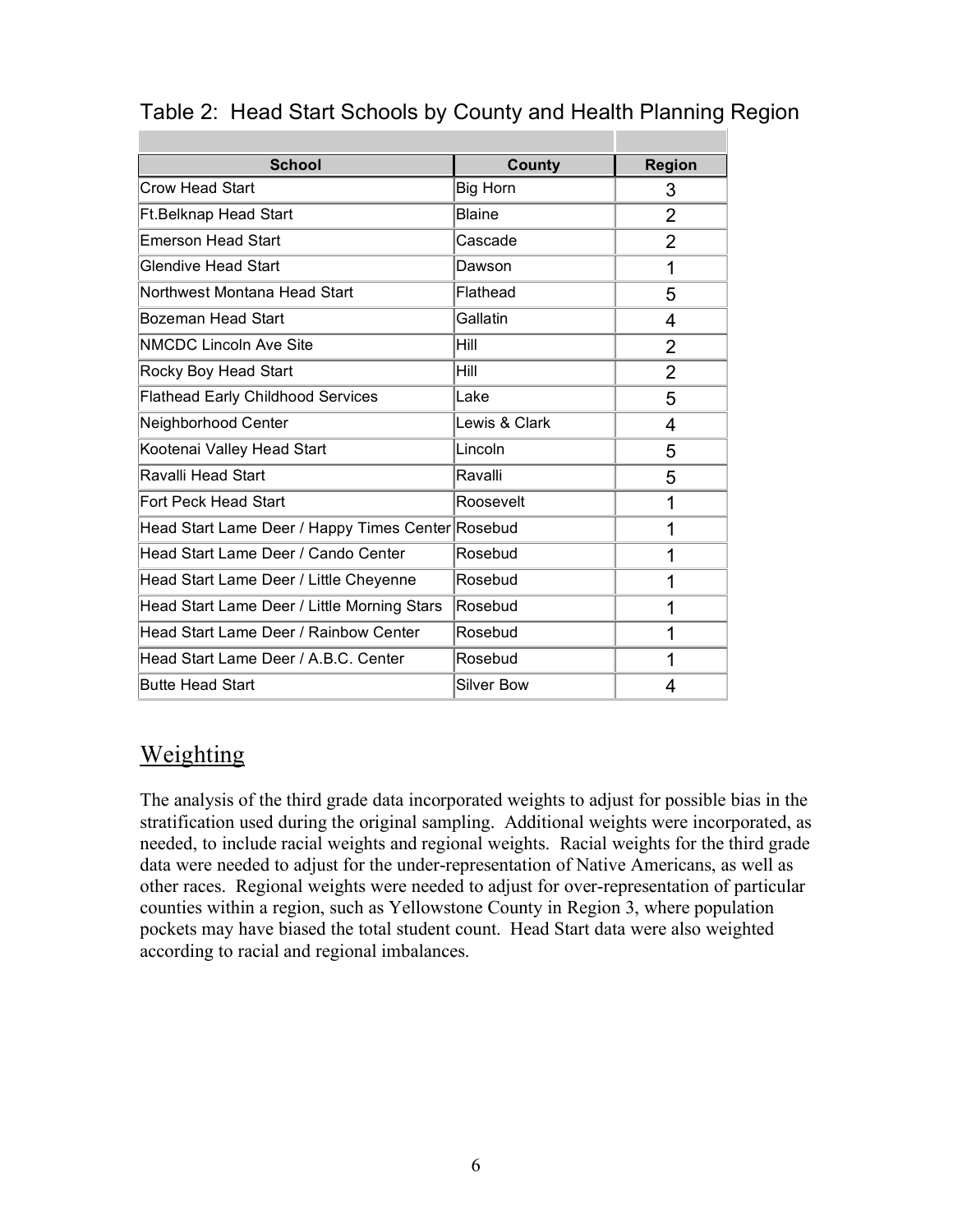| <b>Sample Stratification or</b>  | 3 <sup>rd</sup> Grade | <b>Head Start</b> |
|----------------------------------|-----------------------|-------------------|
| <b>Weighted Levels</b>           | <b>Weights</b>        | <b>Weights</b>    |
|                                  |                       |                   |
| Free or Reduced Lunch            |                       |                   |
| <b>School Participation Rate</b> |                       |                   |
| Above 39.57% (W1)                | 0.73                  | <b>NA</b>         |
| Below 39.57% (W2)<br>$\bullet$   | 1.32                  | <b>NA</b>         |
|                                  |                       |                   |
| <b>Health Planning Regions</b>   |                       |                   |
| $1$ (W3) (W6)                    | 1.57                  | 0.66              |
| $\overline{c}$<br>$\bullet$      | 0.74                  | 0.51              |
| 3<br>$\bullet$                   | 1.10                  | 8.41              |
| $\overline{4}$<br>$\bullet$      | 0.87                  | 0.95              |
| 5<br>$\bullet$                   | 1.17                  | 1.10              |
|                                  |                       |                   |
| Race/Ethnicity                   |                       |                   |
| White $(W4)$ $(W5)$              | 0.94                  | 0.88              |
| <b>Black</b><br>$\bullet$        | 0.57                  | 0.33              |
| Hispanic<br>$\bullet$            | 0.76                  | 2.29              |
| Asian<br>$\bullet$               | 0.02                  | 0.23              |
| American Indian or<br>$\bullet$  |                       |                   |
| Native Alaskan                   | 2.65                  | 1.37              |
| Native Hawaiian or<br>$\bullet$  |                       |                   |
| Pacific Islander                 | 0.61                  | 0.62              |
| Multi-racial                     | NA                    | 0.92              |

Table 3: Stratification and Non-Stratification Weights By Applicable Grade Level

The third grade and Head Start weights were calculated utilizing numerous data sources and several methods, which were contingent on the types of data readily available for population-based normalization procedures. The third grade weights for free or reduced lunch status were found by accessing 2005-2006 Office of Public Instruction (OPI) data on free/reduced lunch participation. Third grade weights for race and ethnicity were calculated using OPI enrollment numbers by race. The third grade and Head Start weights were calculated using the following method:

*Free or Reduced Lunch*  $Weight1 (WI) =$ 

Total 3<sup>rd</sup> graders enrolled in F/R Lunch  $\div$  Total 3<sup>rd</sup> graders in "Above 39.57%" Strata Total  $3^{rd}$  graders in state for 2005-2006 Total  $3^{rd}$  graders sampled in study

OR

$$
Weight1 = \frac{4046}{10226} \div \frac{518}{957} = 0.730974
$$

For Weight1, the total number of free/reduced lunch children participation was inferred by taking the total number of children reported for the 2005-2006 school year (10,226)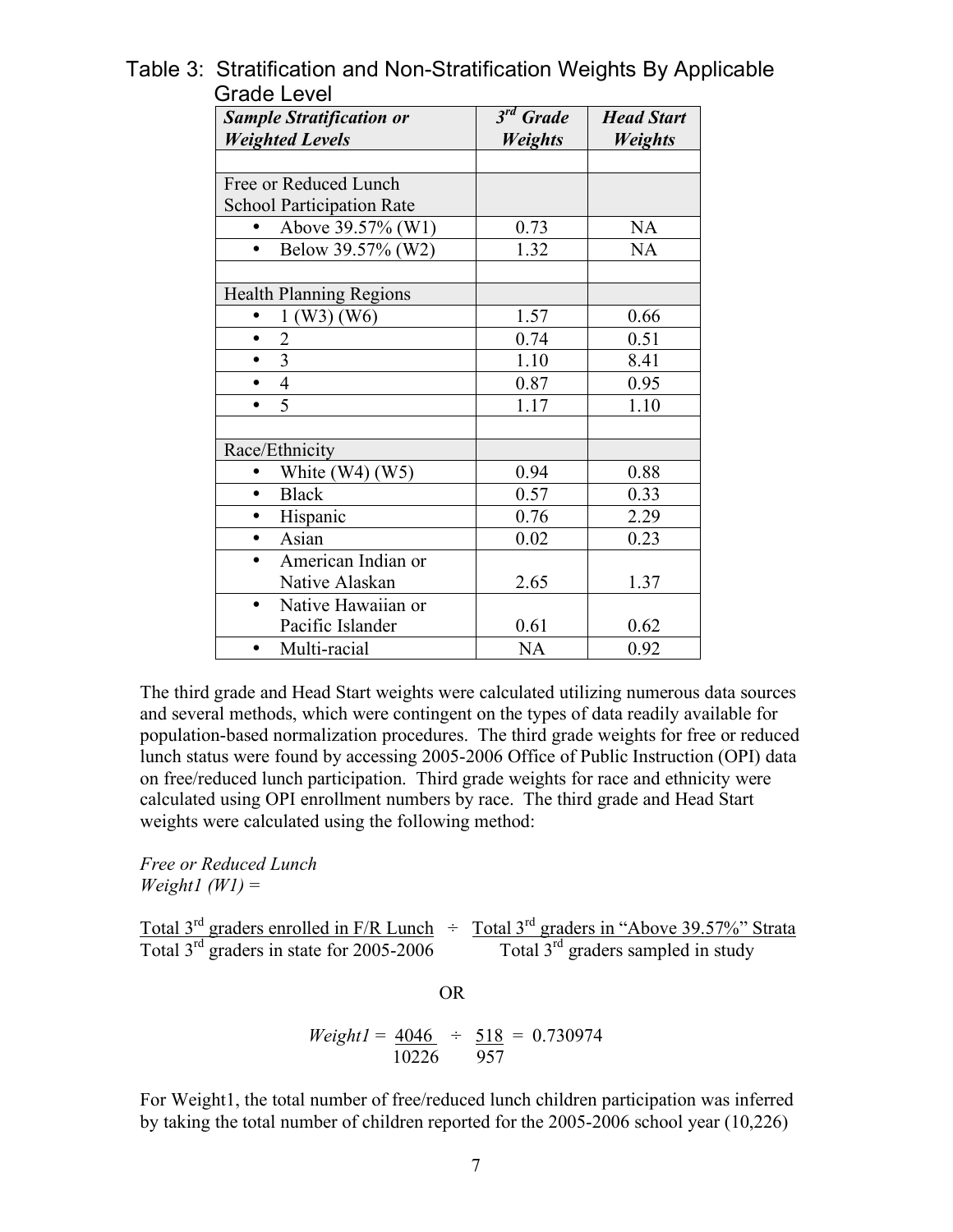and multiplying it by the mean state rate of free/reduced lunch participation (39.57%). Weight2, the total number not enrolled was calculated as  $(100\% - 39.57\%)$  x 10,226.

*Free or Reduced Lunch Weight2 (W2) =* 

Total 3<sup>rd</sup> graders not enrolled in F/R Lunch  $\div$  Total 3<sup>rd</sup> graders in "Below 39.57%" Strata Total  $3^{rd}$  graders in state for 2005-2006 Total  $3^{rd}$  graders sampled in study

**OR** Service Service Service Service Service Service Service Service Service Service Service Service Service Service Service Service Service Service Service Service Service Service Service Service Service Service Service S

$$
Weight2 = \frac{6180}{10226} \div \frac{439}{957} = 1.317438
$$

For Weight2, the total number not enrolled was calculated as (100%-39.57%) x 10,226.

*Regional Stratification Weight3 (W3)<sup>c</sup>* =

Total 3<sup>rd</sup> graders in Region 1  $\div$  Total 3<sup>rd</sup> graders sampled in Region 1 Total 3<sup>rd</sup> graders in the state Total 3<sup>rd</sup> graders sampled in study

OR

$$
Weight3 = \frac{867}{10226} \div \frac{51}{957} = 1.5725367
$$

*Race Stratification for the 3rd grade subset Weight4* ( $\dot{W}$ 4)<sup>2</sup>=

| Total Caucasian $3^{rd}$ graders in state $\div$ | Total Caucasian $3rd$ graders in study |
|--------------------------------------------------|----------------------------------------|
| Total number of children in                      | Total number of children in study      |
| public school system                             |                                        |

OR

$$
Weight4 = \frac{123548}{146788} \div \frac{855}{957} = 0.9420870
$$

*<sup>1</sup>* All regions were calculated in the same manner enabling one weight demonstration. *<sup>2</sup>*

All 3rd grade race stratifications were calculated in the same manner enabling one weight demonstration. However, OPI data did not collect information on multi-racial children, therefore a multi-racial weight was not applied.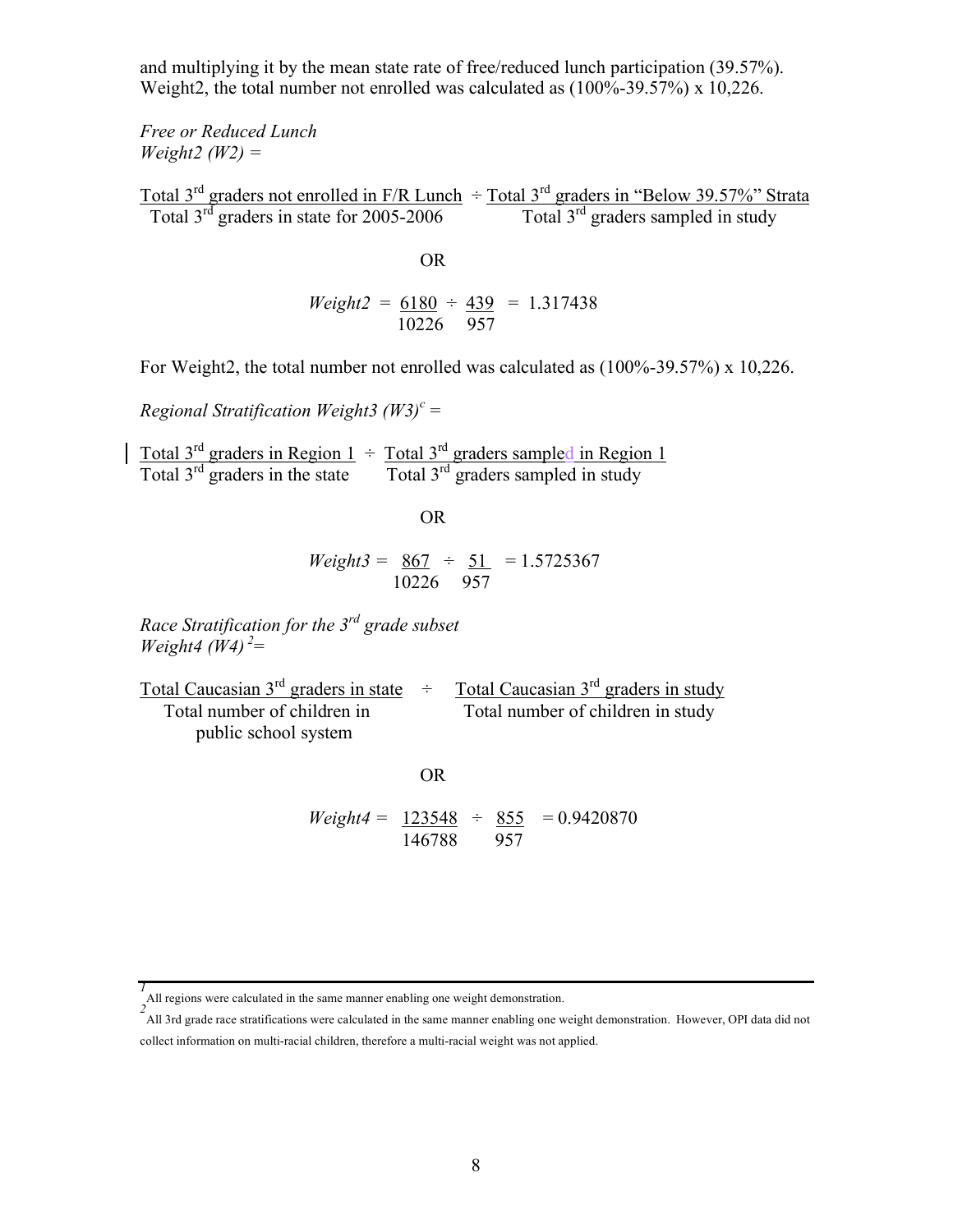*Race Stratification for the Head Start subset\*\* Weight5* ( $\dot{W}$ 5)<sup> $l$ </sup>=

Total Caucasian HS children in state  $\div$  Total Caucasian HS children in study Total number of HS children Total number of HS children in study<sup>3</sup> in state

$$
\overline{\text{OR}}
$$

$$
Weight5 = \frac{2399}{4675} \div \frac{478}{817} = 0.877188
$$

*Regional Stratification*  $Weight6 (W6)^{1} =$ 

Total children ages 2-6 in Region  $1 \div$  Total children 2-6 sampled in Region 1 Total children ages 2-6 in the state Total children sampled in study

OR

$$
Weight3 = \frac{3305}{42497} \div \frac{97}{828} = 0.663853
$$

An overall weight was calculated for each child sampled by multiplying all applicable race, Health Planning Region, and free/reduced lunch weights together before application of the overall weight to the measurement in question.

Third grade variable-level weights ranged from 0.02 for Asian children to 2.65 for American Indian/Alaskan Native children suggesting an almost 3-fold difference in the sample weights. This three-fold difference implies Asian children were highly oversampled and American Indian/Alaskan Native children were moderately under-sampled compared to the statewide third grade population proportions for race.

For Head Start, overall weight differentials were even more extreme, with over an 8-fold differential between race and regional weights (0.33 vs 8.41). However, the majority of the weights, as represented in Table 3, were more moderate. The future third grade population sample may need to include racial stratification from the beginning, so as to incorporate schools with higher levels of Native American students so that the sample is more representative. The future Head Start sample may need to stratify by region and race, as the Head Start population for this study tended to be biased toward minorities and particular disadvantaged regions of the state.

*<sup>1</sup>* All Head Start race stratifications and regional stratification weights were calculated in the same manner enabling one weight demonstration.

*<sup>2</sup>* Total state enrollment numbers for Head Start were not available at the time of this analysis. Census estimates for 2005-2006 for Montana children ages 2 to 6 were used for this weight.

*<sup>3</sup>* Eleven children sampled did not have a reported race and were not included in the calculation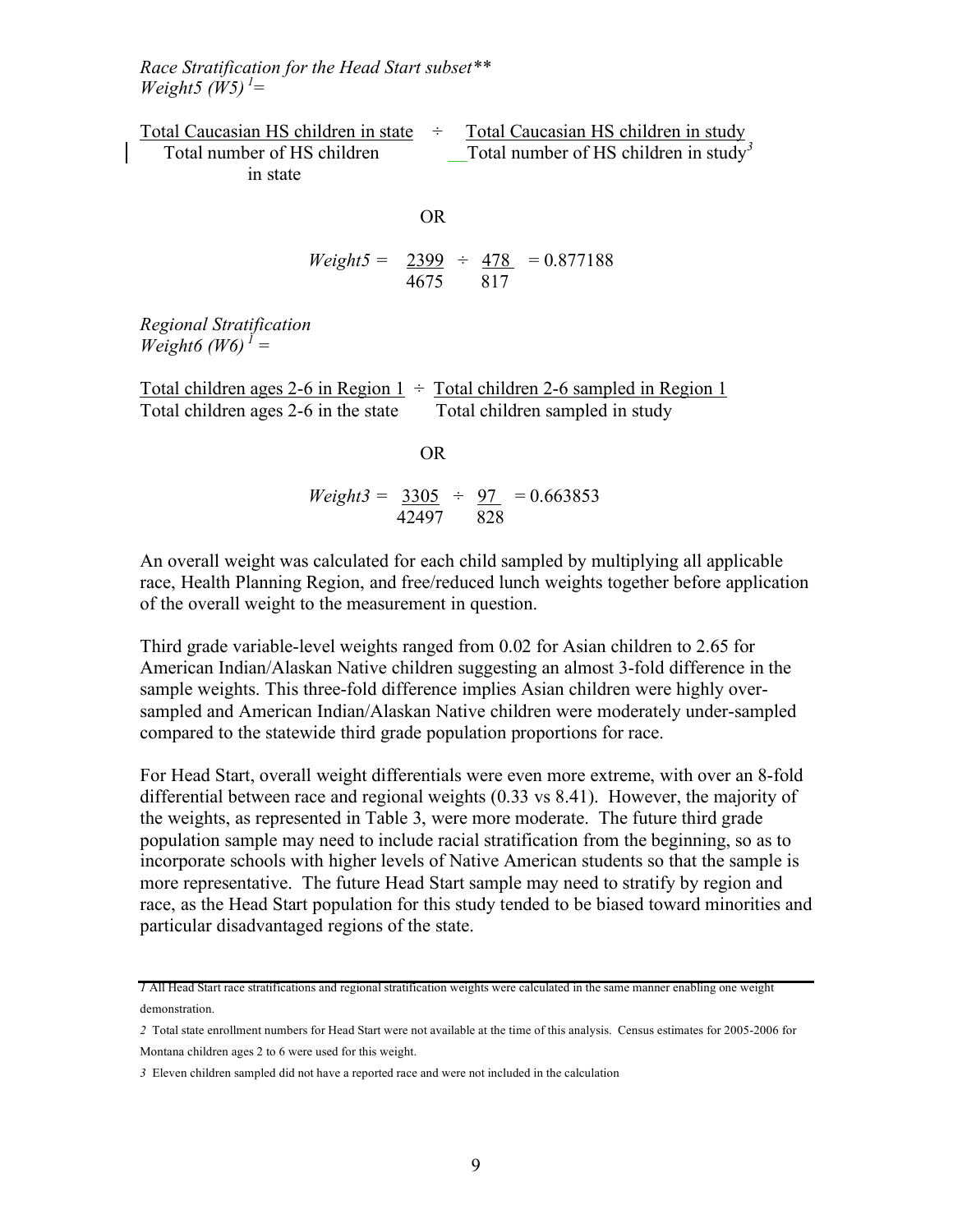## Clinical Methodology

To maintain quality data collection and promote the uniformity of collection procedures, standardized clinical definitions were used to identify untreated cavities, caries experience, sealants on at least one permanent molar tooth, one Early Childhood Caries (ECC), and treatment urgency recommendations. According to the ASTDD Manual, new decay (untreated caries) was defined by two visual criterions: a loss of at least ½ mm of tooth structure at the enamel surface (hole) and brown to dark-brown coloration of the walls of the cavity. Teeth having met both criterions were considered "decay", even if a filling or crown was also in place. Fissure, pit cavities, and smooth tooth surfaces were all included in the definition of decay. Missing teeth or teeth with fillings, crowns, or fractures did not constitute untreated or new decay unless they met the two criterions stated above. Screeners were advised by ASTDD to be conservative when in doubt.

Past decay or caries experience were defined as old decay with fillings, crowns, or missing teeth, as well as all new decay. If a student presented new decay at the screening, they were automatically labeled as having past decay or a caries experience. One or more missing six-year or twelve-year molars may have categorized a child as having had a caries experience, as well.

The presence of sealant on at least one permanent molar tooth was collected on the entire third sample and recorded on the data collection tool. Dental sealants could have been either transparent or opaque, and may have included even partially-retained sealants, as long as they covered a permanent molar. Screeners were advised that observing sealants could be difficult, and that utilizing a toothpick or explorer may be necessary to identify if a surface had a sealant.

Early Childhood Caries or ECC (collected only on Head Start children) were defined as the presence of a caries (filled, untreated, or missing due to decay) on his/her six upper front teeth (maxillary anterior teeth) were considered. Screeners were asked to try and identify the root cause of missing front teeth from the children or their parents (if applicable).

Treatment urgency was collected to identify the current treatment needs for each child. Children with no obvious problems were recommended to have a routine dental care visit. Children having caries without accompanying signs or symptoms, spontaneous bleeding of the gums, suspicious white or red soft tissue, or an ill-fitting denture were recommended to visit the dentist within a few weeks. Children who had signs or symptoms that included pain, infection, swelling, or soft tissue ulceration for more than two weeks duration, as determined by questioning, were recommended to visit the dentist as soon as possible. These recommendations were annotated on a form and were sent home to the parents separate from the screening forms, so that every child's parents could be aware of any current dental needs.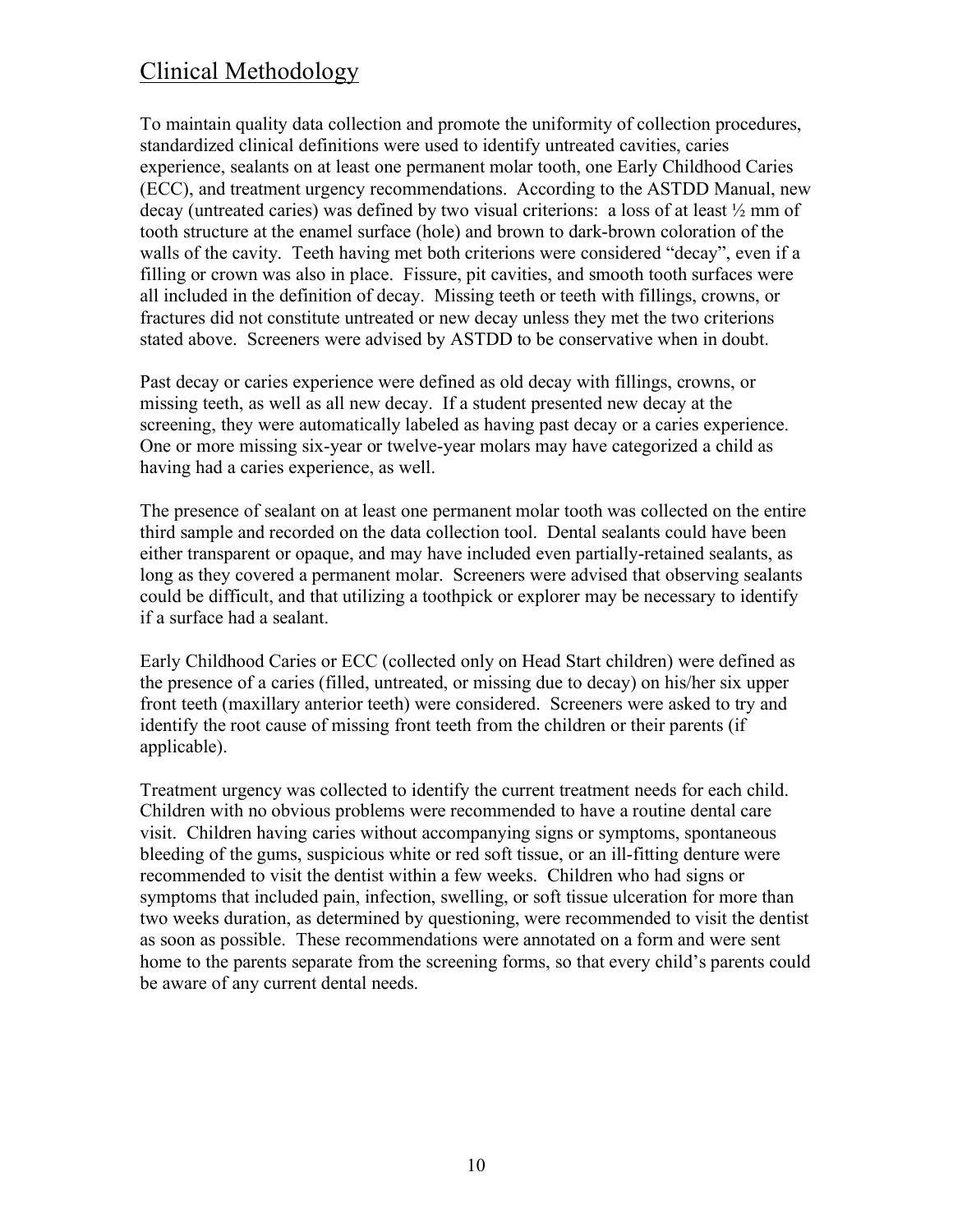## **User Information**

For Tables 4 through 11, codes associated with the various responses are located in the coding section following the tables. This numerical coding process quantifies an otherwise categorical variable and allows for interpretation of means and medians for the overall distribution of the population for the variable. Additionally, all demographic data and tabulated results were left unweighted for true representation of the sample distributions.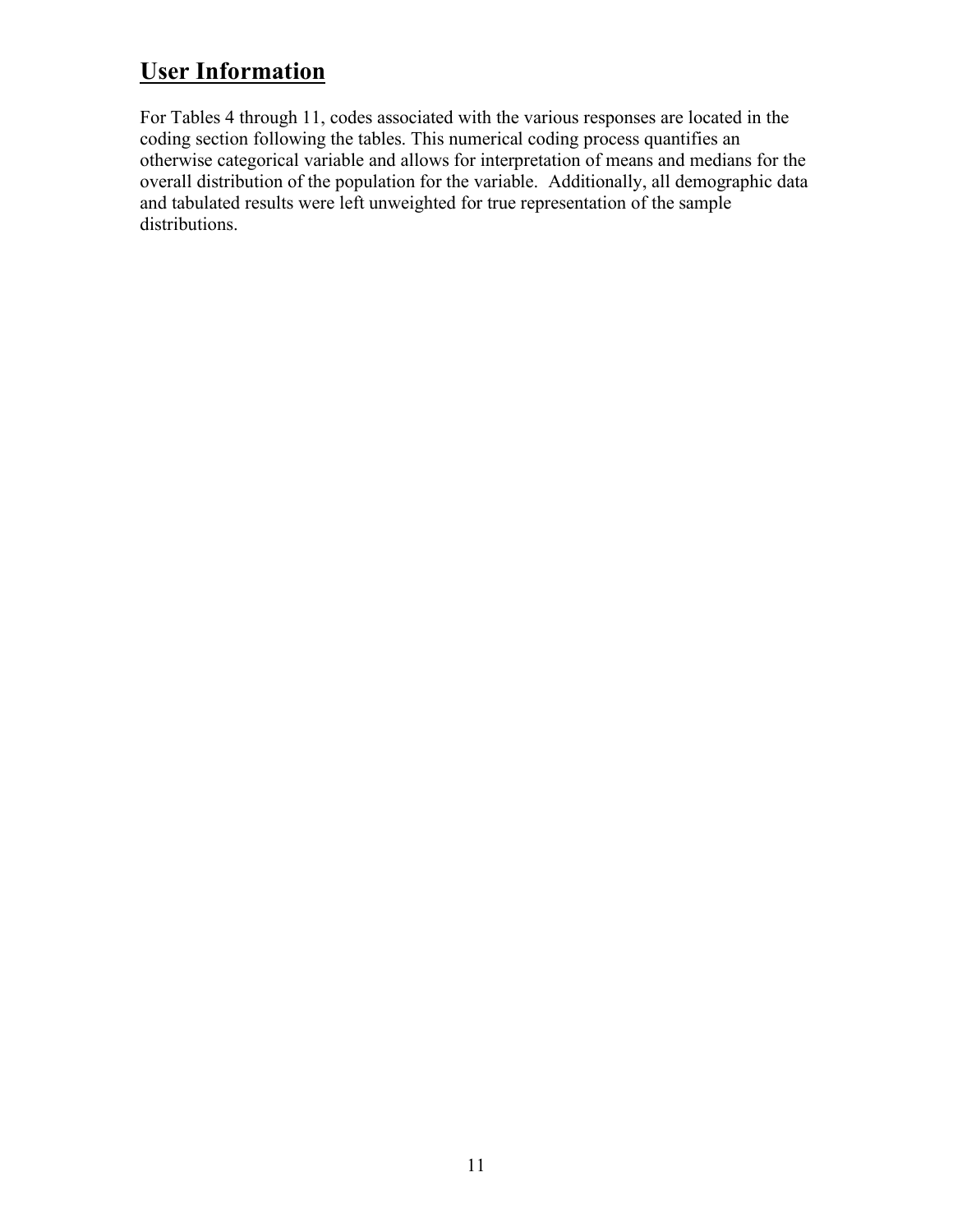# **Demographic Analysis**

|  |  | Table 4: Demographics Characteristics by Grade |  |  |
|--|--|------------------------------------------------|--|--|
|--|--|------------------------------------------------|--|--|

| <b>Demographic</b>          |                |                       |                         |               |  |
|-----------------------------|----------------|-----------------------|-------------------------|---------------|--|
| <b>Characteristics</b>      |                | 3 <sup>rd</sup> Grade | <b>Head Start</b>       |               |  |
|                             |                |                       |                         |               |  |
|                             | $N = 957$      |                       | $N = 828$               |               |  |
| <b>Health Planning</b>      |                | Mean = $3.43$         |                         | Mean = $3.23$ |  |
| Region                      |                | Median $=$ 4          |                         | Median $=$ 4  |  |
|                             | n              | $\%$                  | n                       | $\%$          |  |
| 1<br>$\bullet$              | 51             | 5.33                  | 97                      | 11.71         |  |
| $\overline{2}$<br>$\bullet$ | 220            | 22.99                 | 275                     | 33.21         |  |
| 3<br>$\bullet$              | 189            | 19.75                 | 21                      | 2.54          |  |
| $\overline{4}$<br>$\bullet$ | 258            | 26.96                 | 211                     | 25.48         |  |
| 5                           | 239            | 24.97                 | 224                     | 27.05         |  |
|                             |                |                       |                         |               |  |
|                             | $N = 957$      |                       |                         |               |  |
| Age In Years                |                | Mean = $8.67$         |                         |               |  |
| $3^{rd}$ Grade              |                | Median $= 9$          |                         |               |  |
| 7<br>$\bullet$              | $\overline{2}$ | 0.21                  |                         |               |  |
| 8<br>$\bullet$              | 348            | 36.36                 |                         |               |  |
| 9<br>٠                      | 574            | 59.98                 |                         |               |  |
| 10<br>٠                     | 32             | 3.34                  |                         |               |  |
| 11<br>$\bullet$             | 1              | 0.10                  |                         |               |  |
|                             |                |                       |                         |               |  |
|                             |                |                       | $N = 828$               |               |  |
| Age In Years                |                |                       |                         | Mean = $4.08$ |  |
| <b>Head Start</b>           |                |                       |                         | Median $=$ 4  |  |
| 2<br>$\bullet$              |                |                       | 3                       | 0.36          |  |
| 3<br>$\bullet$              |                |                       | 158                     | 19.08         |  |
| 4<br>٠                      |                |                       | 437                     | 52.78         |  |
| 5<br>٠                      |                |                       | 226                     | 27.29         |  |
| 6<br>٠                      |                |                       | 4                       | 0.48          |  |
|                             |                |                       |                         |               |  |
|                             | $N = 957$      |                       | $N = 826$               |               |  |
|                             |                | Mean = $1.48$         |                         | Mean = $1.45$ |  |
| Gender                      | Median $= 1$   |                       | Median $= 1$            |               |  |
| Male                        | 499            | 52.14                 | 451                     | 54.60         |  |
| Female                      | 458            | 47.86                 | 375                     | 45.40         |  |
|                             |                |                       |                         |               |  |
|                             | $N = 956$      |                       | $N = 817$               |               |  |
|                             |                | Mean = $1.33$         |                         | Mean = $2.68$ |  |
| Race                        |                | Median $= 1$          |                         | Median $= 1$  |  |
| Caucasian                   | 855            | 89.44                 | 478                     | 58.51         |  |
| African American            | 15             | 1.57                  | 15                      | 1.84          |  |
| Hispanic                    | 30             | 3.14                  | 22                      | 2.69          |  |
| Asian                       | 4              | 0.42                  | 6                       | 0.73          |  |
| American Indian/            |                |                       |                         |               |  |
| Alaskan Native              | 41             | 4.29                  | 239                     | 29.25         |  |
| Native Hawaiian/            |                |                       |                         |               |  |
| Pacific Islander            | 3              | 0.31                  | $\overline{\mathbf{c}}$ | 0.24          |  |
| Multi-racial<br>٠           | 8              | 0.84                  | 55                      | 6.73          |  |
| Unknown<br>٠                | 1              | NA                    | 11                      | ΝA            |  |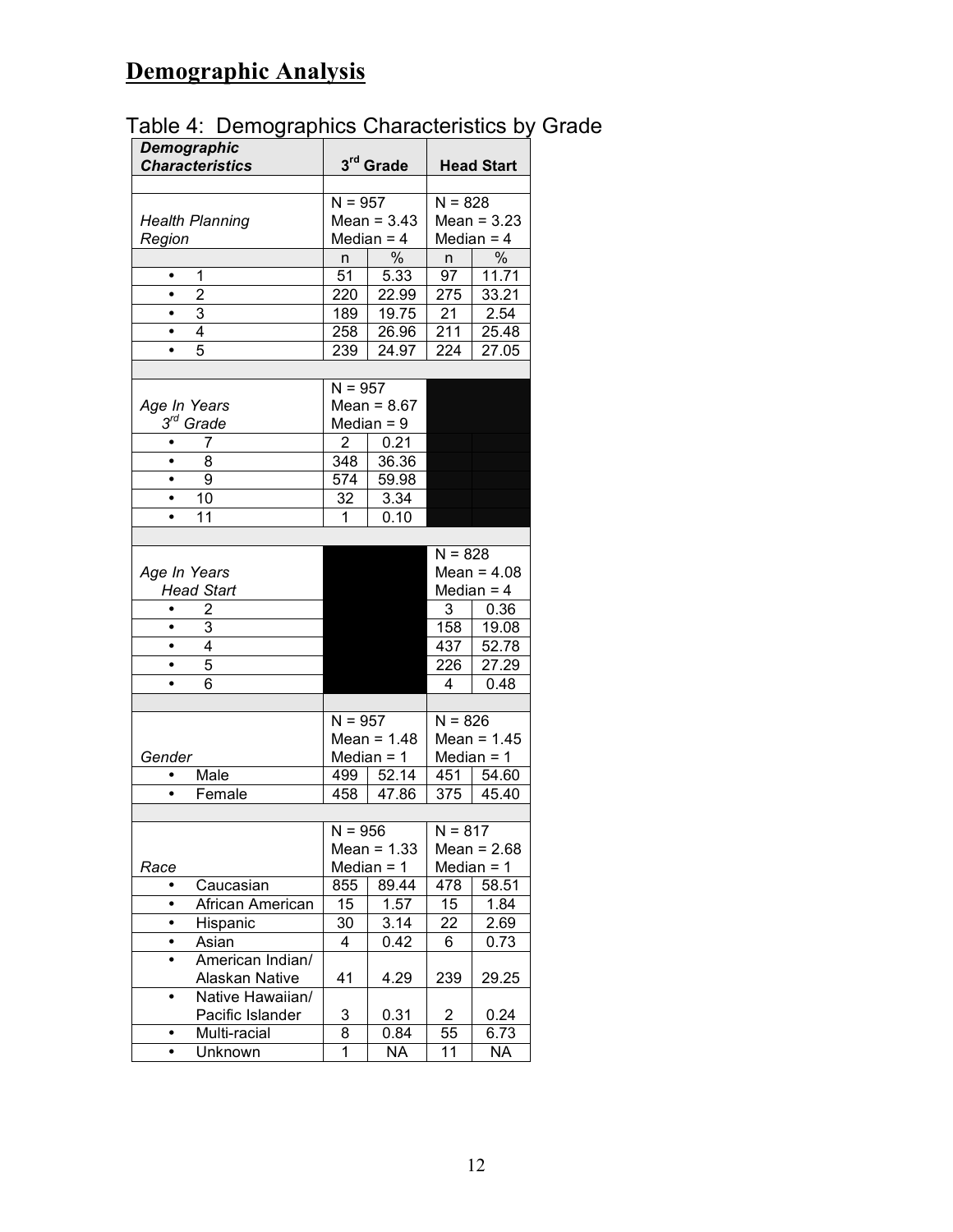| 1 1 66 61 1 1 66 66 67 6<br>-unvu<br>,,,,,,,,,,,,,,,,<br>Children in F/R  <br><b>Children NOT in</b><br><b>Demographic</b> |                        |                |                     |                         |       |
|----------------------------------------------------------------------------------------------------------------------------|------------------------|----------------|---------------------|-------------------------|-------|
|                                                                                                                            | <b>Characteristics</b> |                | <b>Lunch Strata</b> | <b>F/R Lunch Strata</b> |       |
|                                                                                                                            |                        |                |                     |                         |       |
|                                                                                                                            |                        | $N = 518$      |                     | $N = 828$               |       |
|                                                                                                                            | <b>Health Planning</b> | Mean = $3.47$  |                     | Mean = $3.23$           |       |
| Region                                                                                                                     |                        | Median $=$ 4   |                     | Median $=$ 4            |       |
|                                                                                                                            |                        | n              | %                   | N                       | $\%$  |
| $\bullet$                                                                                                                  | 1                      | 51             | 9.85                | 0                       | 0.00  |
| $\bullet$                                                                                                                  | $\overline{2}$         | 109            | 21.04               | $\overline{1}11$        | 25.28 |
| $\bullet$                                                                                                                  | $\overline{3}$         | 83             | 16.02               | 106                     | 24.15 |
| $\bullet$                                                                                                                  | $\overline{4}$         | 95             | 18.34               | 163                     | 37.13 |
| $\bullet$                                                                                                                  | $\overline{5}$         | 180            | 34.75               | 59                      | 13.44 |
|                                                                                                                            |                        |                |                     |                         |       |
|                                                                                                                            |                        | $N = 518$      |                     | $N = 439$               |       |
| Age In Years                                                                                                               |                        | Mean = $8.67$  |                     | $Mean = 8.66$           |       |
| $3^{rd}$ Grade                                                                                                             |                        | Median $= 9$   |                     | Median $= 9$            |       |
| $\bullet$                                                                                                                  | 7                      | $\overline{2}$ | 0.39                | 0                       | 0.00  |
| $\bullet$                                                                                                                  | 8                      | 183            | 35.33               | 165                     | 37.59 |
| $\bullet$                                                                                                                  | $\boldsymbol{9}$       | 315            | 60.81               | 259                     | 59.00 |
| $\bullet$                                                                                                                  | 10                     | 18             | 3.47                | 14                      | 3.19  |
| $\bullet$                                                                                                                  | 11                     | 0              | 0.00                | 1                       | 0.23  |
|                                                                                                                            |                        |                |                     |                         |       |
|                                                                                                                            |                        | $N = 518$      |                     | $N = 439$               |       |
|                                                                                                                            |                        | Mean = $1.47$  |                     | Mean = $1.49$           |       |
| Gender                                                                                                                     |                        | Median $= 1$   |                     | Median $= 1$            |       |
| $\bullet$                                                                                                                  | Male                   | 274            | 52.90               | 225                     | 51.25 |
| $\bullet$                                                                                                                  | Female                 | 244            | 47.10               | 214                     | 48.75 |
|                                                                                                                            |                        |                |                     |                         |       |
|                                                                                                                            |                        | $N = 518$      |                     | $N = 438$               |       |
|                                                                                                                            |                        | Mean = $1.35$  |                     | Mean = $1.31$           |       |
| Race                                                                                                                       |                        | Median $=$ 1   |                     | Median $= 1$            |       |
|                                                                                                                            | Caucasian              |                | 457   88.22         | 398                     | 90.87 |
| $\bullet$                                                                                                                  | African American       | 8              | 1.54                | $\overline{7}$          | 1.60  |
| $\bullet$                                                                                                                  | Hispanic               | 19             | 3.67                | 11                      | 2.51  |
| $\bullet$                                                                                                                  | Asian                  | 3              | 0.58                | 1                       | 0.23  |
| $\bullet$                                                                                                                  | American Indian/       |                |                     |                         |       |
|                                                                                                                            | <b>Alaskan Native</b>  | 29             | 5.60                | 12                      | 2.74  |
| $\bullet$                                                                                                                  | Native Hawaiian/       |                |                     |                         |       |
|                                                                                                                            | Pacific Islander       | $\overline{2}$ | 0.39                | 1                       | 0.23  |
| $\bullet$                                                                                                                  | Multi-racial           | 0              | 0.00                | 8                       | 1.83  |
| $\bullet$                                                                                                                  | Unknown                | 0              | NA                  | 1                       | NA    |

**Table 5: 3RD Grader Demographics Characteristics by Free or Reduced Lunch Classification**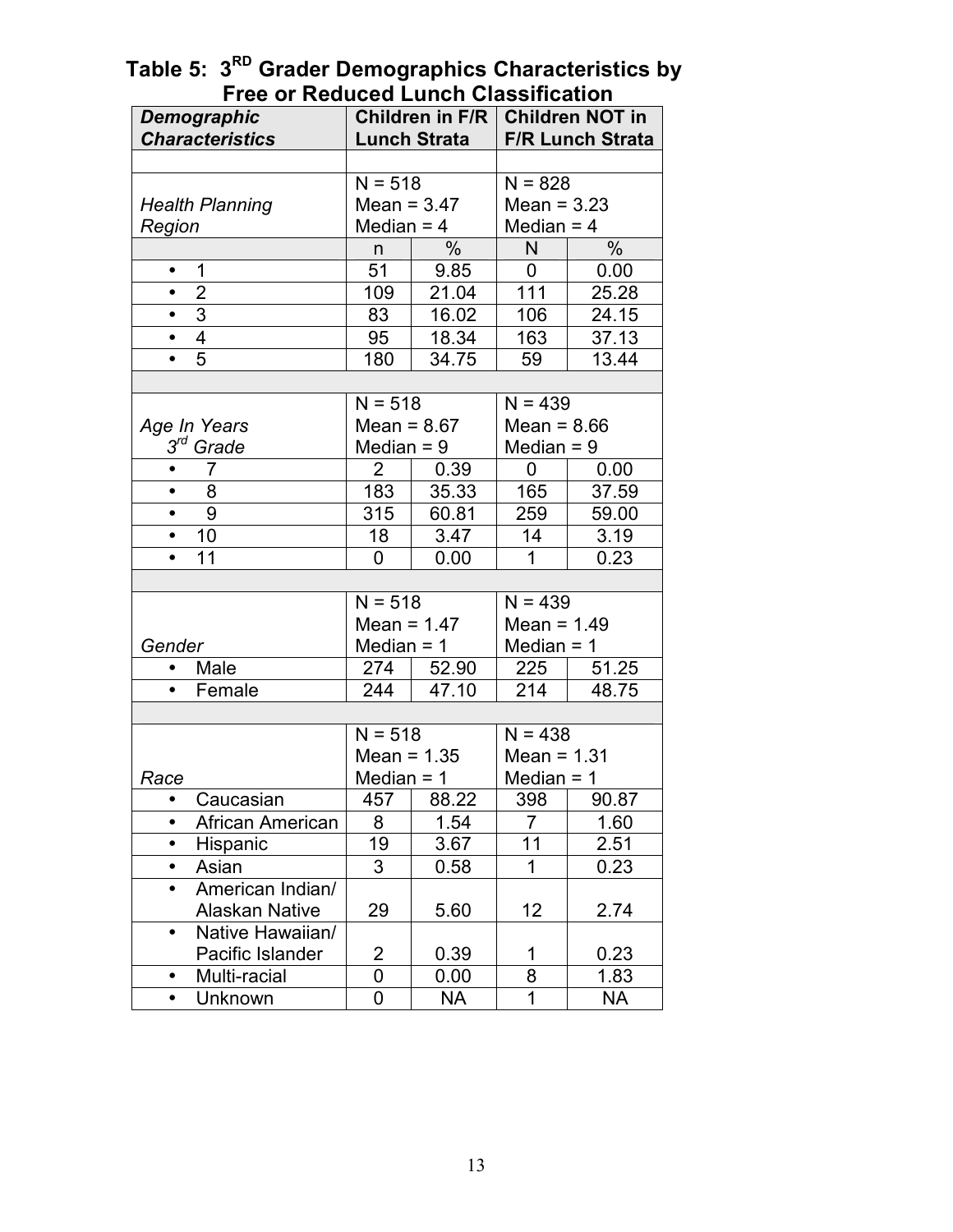#### **Table 6: 3RD Grader and Head Start Oral Health Prevalence Rates, Weighted and Unweighted Results**

| 3rd Graders<br>$N = 955$<br>$N = 828$<br>Mean = $1.71$<br>Mean = $1.61$<br><b>Untreated Cavities</b><br>Median $= 2$<br>Median $= 2$<br>Unweighted<br>Unweighted<br>Weighted<br>Weighted<br>n.<br>n.<br>$\%$<br>$\%$<br>%<br>$\%$<br>(95% CI)<br>(95% CI)<br>28.90<br>27.90<br>322<br>38.89<br>Yes<br>276<br>44.52<br>$\bullet$<br>$(25.06 - 30.74)$<br>$(41.13 - 47.91)$<br>71.10<br>61.11<br>No<br>679<br>72.10<br>506<br>55.48<br>$(69.26 - 74.94)$<br>$(52.09 - 58.87)$<br>$N = 957$<br>$N = 828$ |  |  |  |  |
|-------------------------------------------------------------------------------------------------------------------------------------------------------------------------------------------------------------------------------------------------------------------------------------------------------------------------------------------------------------------------------------------------------------------------------------------------------------------------------------------------------|--|--|--|--|
|                                                                                                                                                                                                                                                                                                                                                                                                                                                                                                       |  |  |  |  |
|                                                                                                                                                                                                                                                                                                                                                                                                                                                                                                       |  |  |  |  |
|                                                                                                                                                                                                                                                                                                                                                                                                                                                                                                       |  |  |  |  |
|                                                                                                                                                                                                                                                                                                                                                                                                                                                                                                       |  |  |  |  |
|                                                                                                                                                                                                                                                                                                                                                                                                                                                                                                       |  |  |  |  |
|                                                                                                                                                                                                                                                                                                                                                                                                                                                                                                       |  |  |  |  |
|                                                                                                                                                                                                                                                                                                                                                                                                                                                                                                       |  |  |  |  |
|                                                                                                                                                                                                                                                                                                                                                                                                                                                                                                       |  |  |  |  |
|                                                                                                                                                                                                                                                                                                                                                                                                                                                                                                       |  |  |  |  |
|                                                                                                                                                                                                                                                                                                                                                                                                                                                                                                       |  |  |  |  |
|                                                                                                                                                                                                                                                                                                                                                                                                                                                                                                       |  |  |  |  |
|                                                                                                                                                                                                                                                                                                                                                                                                                                                                                                       |  |  |  |  |
|                                                                                                                                                                                                                                                                                                                                                                                                                                                                                                       |  |  |  |  |
| Mean = $1.42$<br>Caries Experience<br>Mean = $1.35$                                                                                                                                                                                                                                                                                                                                                                                                                                                   |  |  |  |  |
| Median $= 1$<br>Median $= 1$                                                                                                                                                                                                                                                                                                                                                                                                                                                                          |  |  |  |  |
| 64.26<br>68.28<br>Yes<br>64.68<br>58.33<br>619<br>483<br>$\bullet$                                                                                                                                                                                                                                                                                                                                                                                                                                    |  |  |  |  |
| $(61.22 - 67.30)$<br>$(65.11 - 71.45)$<br>31.72                                                                                                                                                                                                                                                                                                                                                                                                                                                       |  |  |  |  |
| 35.32<br>41.67<br><b>No</b><br>338<br>35.74<br>345<br>$\bullet$                                                                                                                                                                                                                                                                                                                                                                                                                                       |  |  |  |  |
| $(32.70 - 38.78)$<br>$(28.55 - 34.89)$                                                                                                                                                                                                                                                                                                                                                                                                                                                                |  |  |  |  |
|                                                                                                                                                                                                                                                                                                                                                                                                                                                                                                       |  |  |  |  |
| <b>Sealants</b><br>$N = 956$                                                                                                                                                                                                                                                                                                                                                                                                                                                                          |  |  |  |  |
| (Permanent Molar)<br>Mean = $1.54$<br>Not Applicable<br>Median $= 2$                                                                                                                                                                                                                                                                                                                                                                                                                                  |  |  |  |  |
| Yes<br>46.23<br>45.96<br><b>NA</b><br><b>NA</b><br>442<br>$\bullet$                                                                                                                                                                                                                                                                                                                                                                                                                                   |  |  |  |  |
| $(42.80 - 49.12)$                                                                                                                                                                                                                                                                                                                                                                                                                                                                                     |  |  |  |  |
| 53.77<br><b>NA</b><br><b>NA</b><br>No<br>514<br>54.04<br>$\bullet$                                                                                                                                                                                                                                                                                                                                                                                                                                    |  |  |  |  |
| $(50.88 - 57.20)$                                                                                                                                                                                                                                                                                                                                                                                                                                                                                     |  |  |  |  |
|                                                                                                                                                                                                                                                                                                                                                                                                                                                                                                       |  |  |  |  |
| $N = 956$<br>$N = 825$                                                                                                                                                                                                                                                                                                                                                                                                                                                                                |  |  |  |  |
| Mean = $2.36$<br>Mean = $2.54$<br><b>Treatment Needs</b>                                                                                                                                                                                                                                                                                                                                                                                                                                              |  |  |  |  |
| Median $= 2$<br>Median $= 2$                                                                                                                                                                                                                                                                                                                                                                                                                                                                          |  |  |  |  |
| Routine<br>٠                                                                                                                                                                                                                                                                                                                                                                                                                                                                                          |  |  |  |  |
|                                                                                                                                                                                                                                                                                                                                                                                                                                                                                                       |  |  |  |  |
| 71.13<br>72.15<br>60.85<br>52.40<br>Scheduled<br>680<br>500                                                                                                                                                                                                                                                                                                                                                                                                                                           |  |  |  |  |
| $(69.31 - 74.99)$<br>$(48.99 - 55.81)$<br>Txt                                                                                                                                                                                                                                                                                                                                                                                                                                                         |  |  |  |  |
| Early Txt<br>$\bullet$                                                                                                                                                                                                                                                                                                                                                                                                                                                                                |  |  |  |  |
| 204<br>21.34<br>200<br>24.24<br>26.55<br>Needed<br>20.40                                                                                                                                                                                                                                                                                                                                                                                                                                              |  |  |  |  |
| $(17.85 - 22.95)$<br>$(23.54 - 29.56)$                                                                                                                                                                                                                                                                                                                                                                                                                                                                |  |  |  |  |
| <b>Urgent Txt</b><br>$\bullet$                                                                                                                                                                                                                                                                                                                                                                                                                                                                        |  |  |  |  |
| 72<br>7.53<br>7.45<br>123<br>14.91<br>21.05<br>Needed                                                                                                                                                                                                                                                                                                                                                                                                                                                 |  |  |  |  |
| $(5.79 - 9.11)$<br>$(18.27 - 23.83)$                                                                                                                                                                                                                                                                                                                                                                                                                                                                  |  |  |  |  |
|                                                                                                                                                                                                                                                                                                                                                                                                                                                                                                       |  |  |  |  |
| $N = 828$                                                                                                                                                                                                                                                                                                                                                                                                                                                                                             |  |  |  |  |
| Early Childhood<br>Not Applicable<br>Mean = $1.69$                                                                                                                                                                                                                                                                                                                                                                                                                                                    |  |  |  |  |
| Median $= 2$<br>Caries                                                                                                                                                                                                                                                                                                                                                                                                                                                                                |  |  |  |  |
| Yes<br><b>NA</b><br><b>NA</b><br><b>NA</b><br>34.94<br>255<br>30.80<br>$\bullet$                                                                                                                                                                                                                                                                                                                                                                                                                      |  |  |  |  |
| $(31.69 - 38.19)$<br><b>NA</b><br><b>NA</b><br>69.20<br>No<br><b>NA</b><br>573<br>65.06<br>$\bullet$                                                                                                                                                                                                                                                                                                                                                                                                  |  |  |  |  |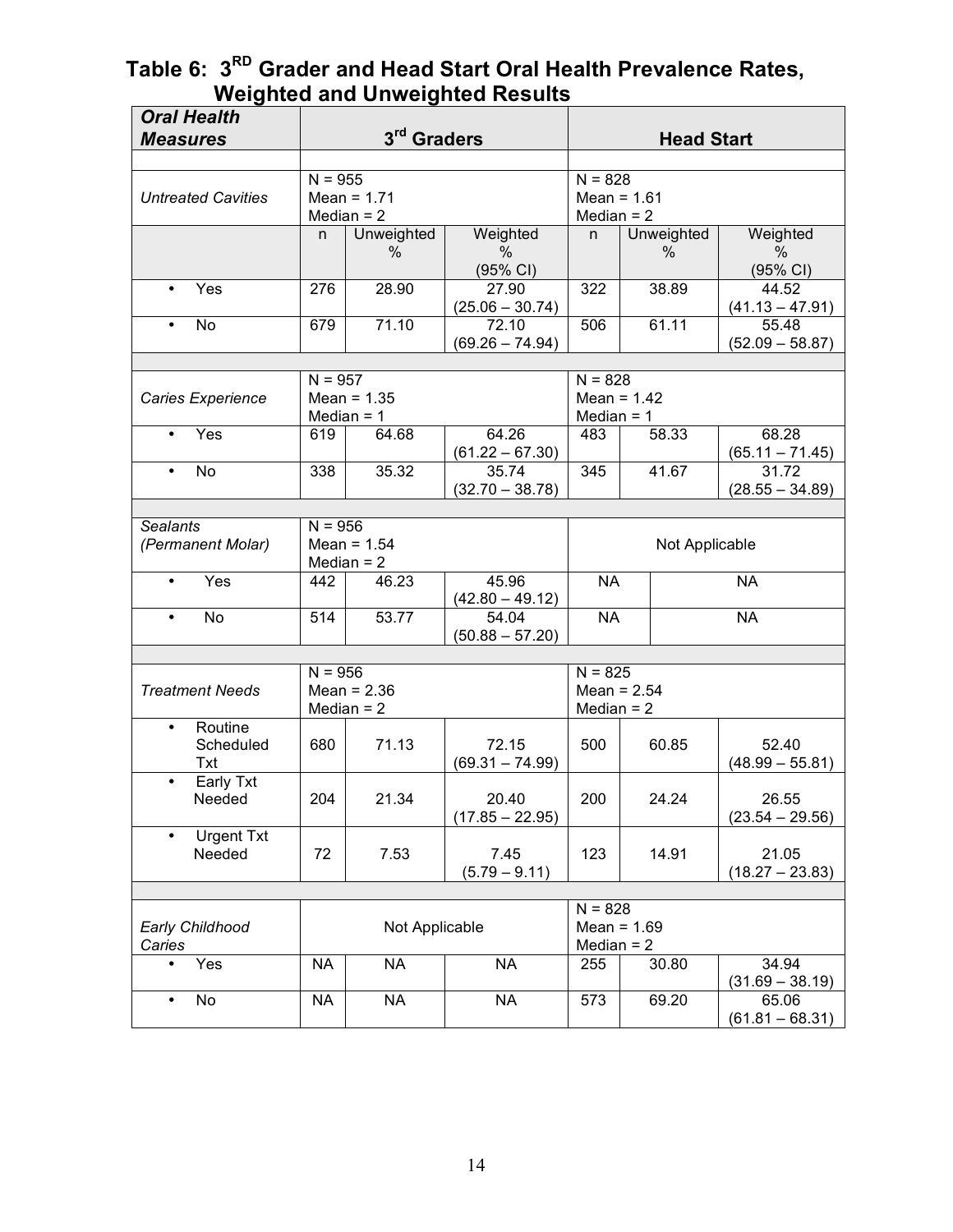#### **Table 7: 3RD Grader Oral Health Prevalence Rates by Region, Weighted Results**

| <b>Oral Health</b><br><b>Measures</b>    |                               | <b>Region 1</b>  | <b>Region 2</b>               |                  |                               | <b>Region 3</b>           |  |
|------------------------------------------|-------------------------------|------------------|-------------------------------|------------------|-------------------------------|---------------------------|--|
|                                          |                               | $(n=51)$         | $(n=220)$                     |                  | $(n=187)$                     |                           |  |
|                                          | Mean = $1.76$                 |                  | Mean = $1.80$                 |                  | Mean = $1.79$                 |                           |  |
| <b>Untreated Cavities</b>                | Median $= 2$                  |                  |                               | Median $= 2$     |                               | Median $= 2$              |  |
|                                          | $\mathsf{N}$                  | Weighted<br>$\%$ | N                             | Weighted<br>$\%$ | $\mathsf{N}$                  | Weighted<br>$\frac{0}{0}$ |  |
| Yes<br>$\bullet$                         | 12                            | 21.08            | 43                            | 18.42            | 40                            | 19.68                     |  |
| No                                       | 39                            | 78.92            | 177                           | 81.58            | 147                           | 80.32                     |  |
|                                          |                               |                  |                               |                  |                               |                           |  |
|                                          | Mean = $1.39$                 |                  | Mean = $1.42$                 |                  | Mean = $1.39$                 |                           |  |
| <b>Caries Experience</b>                 | Median $= 1$                  |                  | Median $= 1$                  |                  | Median $= 1$                  |                           |  |
| Yes                                      | 31                            | 66.71            | 127                           | 57.01            | 115                           | 59.66                     |  |
| <b>No</b><br>$\bullet$                   | 20                            | 33.29            | 93                            | 42.99            | 74                            | 40.34                     |  |
|                                          |                               |                  |                               |                  |                               |                           |  |
| <b>Sealants</b>                          | Mean = $1.76$                 |                  | Mean = $1.51$                 |                  | Mean = $1.53$                 |                           |  |
| 'Permanent Molar)                        | Median $= 2$                  |                  | Median $= 2$                  |                  | Median $= 2$                  |                           |  |
| Yes<br>$\bullet$                         | 12                            | 21.08            | 107                           | 47.65            | 88                            | 46.19                     |  |
| <b>No</b><br>$\bullet$                   | 39                            | 78.92            | 113                           | 52.35            | 100                           | 53.81                     |  |
|                                          |                               |                  |                               |                  |                               |                           |  |
| <b>Treatment Needs</b>                   | Mean = $2.37$<br>Median $= 2$ |                  | Mean = $2.26$<br>Median $= 2$ |                  | Mean $= 2.31$<br>Median $= 2$ |                           |  |
| Routine<br>$\bullet$<br>Scheduled<br>Txt | 39                            | 78.92            | 176                           | 81.43            | 148                           | 80.17                     |  |
| Early Txt<br>$\bullet$<br>Needed         | 5                             | 7.63             | 29                            | 12.66            | 23                            | 11.05                     |  |
| <b>Urgent Txt</b><br>$\bullet$<br>Needed | $\overline{7}$                | 13.45            | 14                            | 5.92             | 18                            | 8.78                      |  |

Yellow shading indicates significant differences between the proportions in yellow and the other non-yellow proportions within the stratifying level (region) to within a 95% confidence boundary.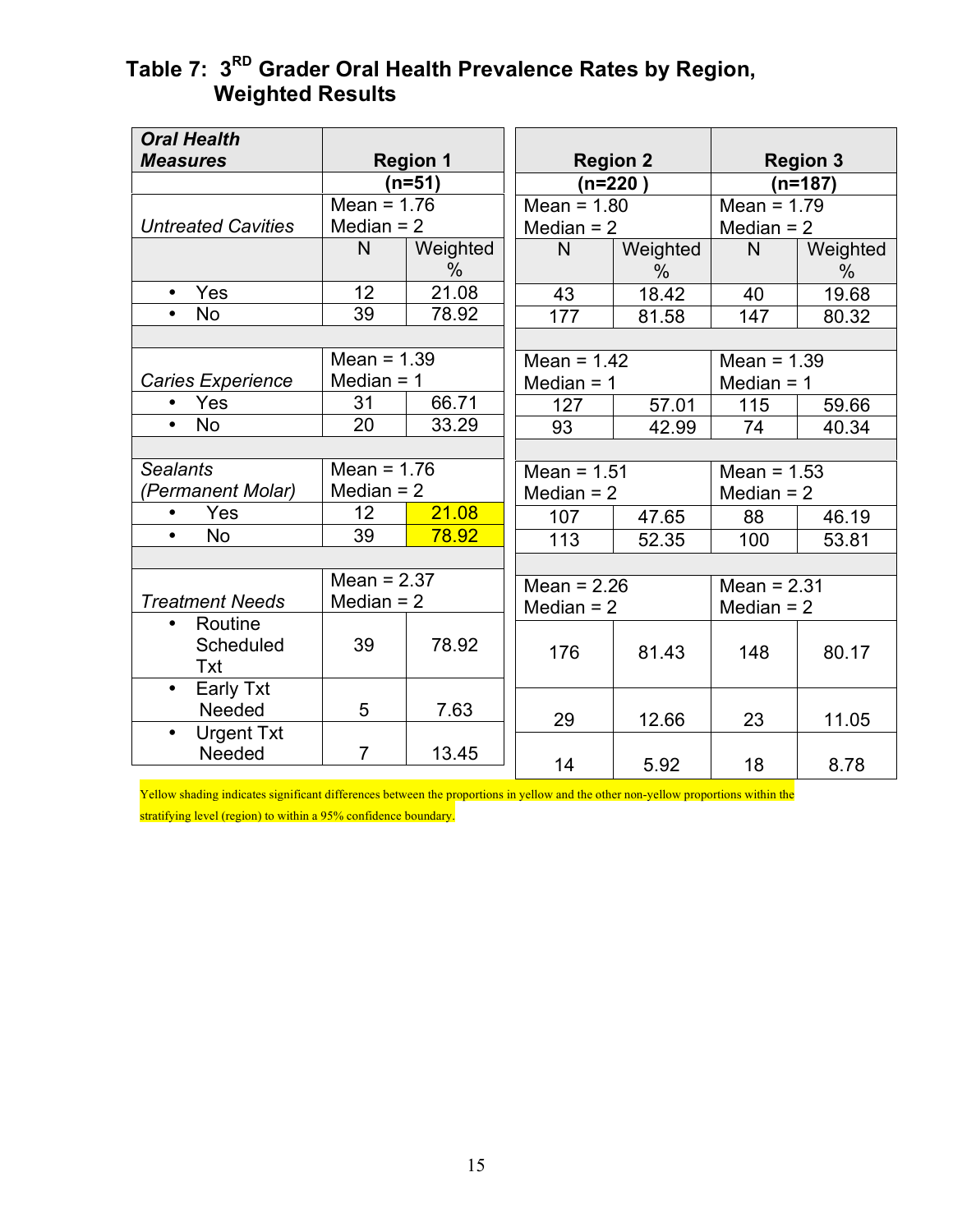|               | $\%$           |                                                                                                                                                      | Weighted<br>$\%$                                                                                                              |  |
|---------------|----------------|------------------------------------------------------------------------------------------------------------------------------------------------------|-------------------------------------------------------------------------------------------------------------------------------|--|
|               | 29.09          | 106                                                                                                                                                  | 43.08                                                                                                                         |  |
| 183           | 70.91          | 133                                                                                                                                                  | 56.92                                                                                                                         |  |
|               |                |                                                                                                                                                      |                                                                                                                               |  |
|               |                | Mean = $1.32$                                                                                                                                        |                                                                                                                               |  |
|               |                | Median $= 1$                                                                                                                                         |                                                                                                                               |  |
| 183           | 70.53          | 163                                                                                                                                                  | 66.93                                                                                                                         |  |
| 75            | 29.47          | 76                                                                                                                                                   | 33.07                                                                                                                         |  |
|               |                |                                                                                                                                                      |                                                                                                                               |  |
|               |                | Mean = $1.42$                                                                                                                                        |                                                                                                                               |  |
|               |                | Median $= 1$                                                                                                                                         |                                                                                                                               |  |
| 96            | 39.56          | 139                                                                                                                                                  | 58.12                                                                                                                         |  |
|               |                |                                                                                                                                                      | 41.88                                                                                                                         |  |
|               |                |                                                                                                                                                      |                                                                                                                               |  |
| Mean = $2.35$ |                |                                                                                                                                                      |                                                                                                                               |  |
| Median $= 2$  |                |                                                                                                                                                      |                                                                                                                               |  |
|               |                |                                                                                                                                                      |                                                                                                                               |  |
| 183           | 70.70          |                                                                                                                                                      | 57.53                                                                                                                         |  |
|               |                |                                                                                                                                                      |                                                                                                                               |  |
|               |                |                                                                                                                                                      |                                                                                                                               |  |
| 60            | 24.21          |                                                                                                                                                      | 34.58                                                                                                                         |  |
|               |                |                                                                                                                                                      |                                                                                                                               |  |
| 15            | 5.09           |                                                                                                                                                      | 7.89                                                                                                                          |  |
|               | N<br>75<br>162 | <b>Region 4</b><br>$(n=258)$<br>Mean = $1.71$<br>Median $= 2$<br>Weighted<br>Mean = $1.29$<br>Median $=$ 1<br>Mean = $1.63$<br>Median $= 2$<br>60.44 | <b>Region 5</b><br>$(n=239)$<br>Mean = $1.56$<br>Median $= 2$<br>N<br>100<br>Mean = $2.51$<br>Median $=$ 2<br>134<br>87<br>18 |  |

#### **Table 7: 3RD Grader Oral Health Prevalence Rates by Region, Weighted Results (continued)**

Yellow shading indicates significant differences between the proportions in yellow and the other non-yellow proportions within the stratifying level (region) to within a 95% confidence boundary.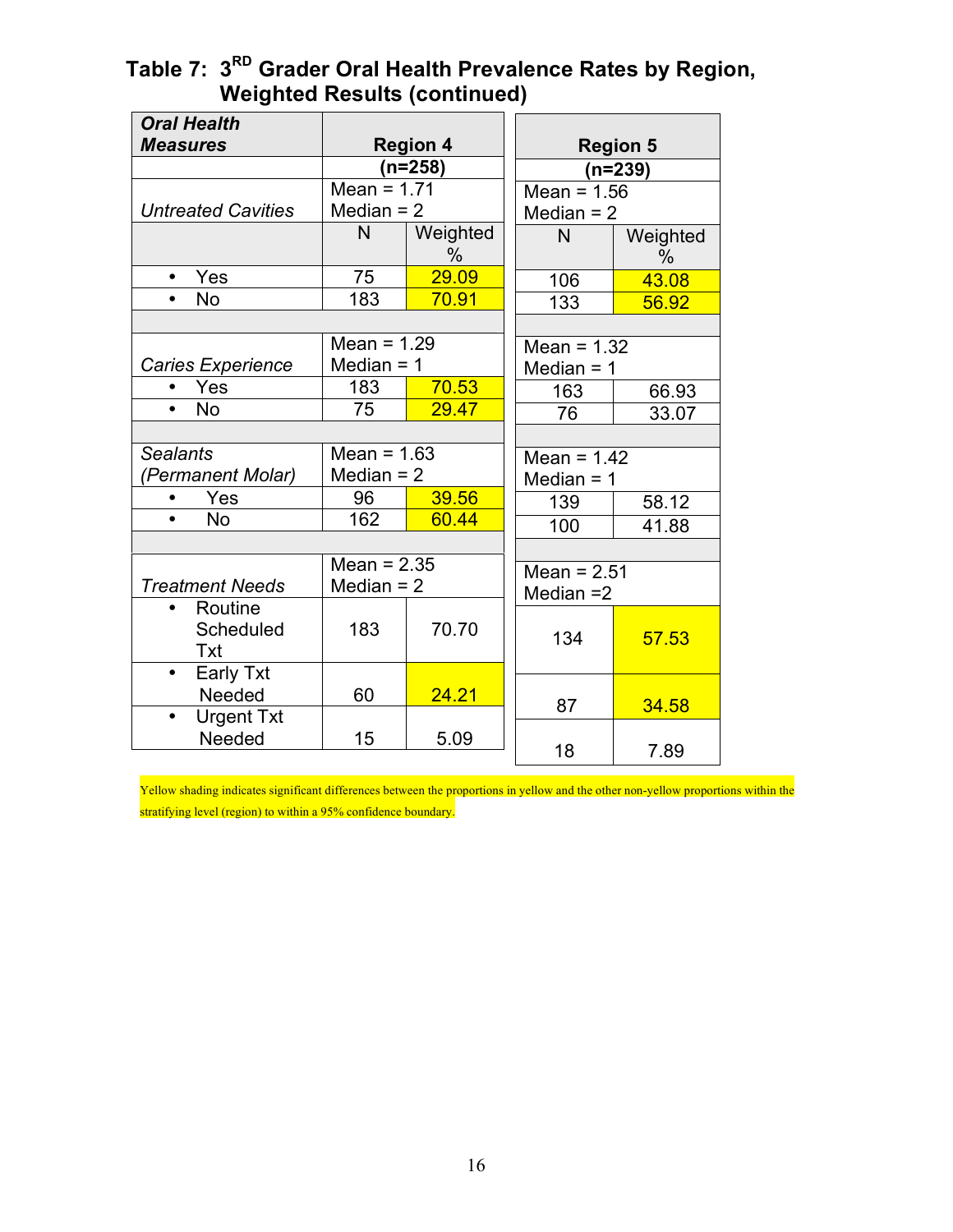| <b>Oral Health</b><br><b>Measures</b>           |                               | <b>Regular Price</b><br><b>Lunch Strata</b> | <b>Free/Reduced</b><br><b>Lunch Strata</b> |                  |  |
|-------------------------------------------------|-------------------------------|---------------------------------------------|--------------------------------------------|------------------|--|
|                                                 |                               | $N = 438$                                   |                                            | $N = 517$        |  |
|                                                 | Mean = $1.76$                 |                                             | Mean = $1.67$                              |                  |  |
| <b>Untreated Cavities</b>                       | Median $= 2$                  |                                             | Median $= 2$                               |                  |  |
|                                                 | N                             | Weighted<br>%                               | N                                          | Weighted<br>$\%$ |  |
| Yes<br>$\bullet$                                | 107                           | 24.22                                       | 169                                        | 32.65            |  |
| <b>No</b><br>$\bullet$                          | 331                           | 75.78                                       | 348                                        | 67.35            |  |
|                                                 |                               |                                             |                                            |                  |  |
|                                                 | Mean = $1.40$                 |                                             | Mean $= 1.31$                              |                  |  |
| <b>Caries Experience</b>                        | Median $= 1$                  |                                             | Median $= 1$                               |                  |  |
| <b>Yes</b><br>$\bullet$                         | 262                           | 60.26                                       | 357                                        | 69.43            |  |
| <b>No</b><br>$\bullet$                          | 177                           | 39.74                                       | 161                                        | 30.57            |  |
|                                                 |                               |                                             |                                            |                  |  |
| <b>Sealants</b>                                 | Mean = $1.51$                 |                                             | Mean = $1.56$                              |                  |  |
| (Permanent Molar)                               | Median $= 2$                  |                                             | Median $= 2$                               |                  |  |
| Yes<br>$\bullet$                                | 213                           | 48.93                                       | 229                                        | 42.11            |  |
| <b>No</b>                                       | 226                           | 51.07                                       | 288                                        | 57.89            |  |
|                                                 |                               |                                             |                                            |                  |  |
| <b>Treatment Needs</b>                          | Mean = $2.30$<br>Median $= 2$ |                                             | Mean = $2.42$<br>Median $=2$               |                  |  |
| <b>Routine</b><br><b>Scheduled</b><br>Txt       | 332                           | 75.92                                       | 348                                        | 67.25            |  |
| <b>Early Txt</b><br>$\bullet$<br>Needed         | 84                            | 18.69                                       | 120                                        | 22.63            |  |
| <b>Urgent Txt</b><br>$\bullet$<br><b>Needed</b> | 23                            | 5.39                                        | 49                                         | 10.12            |  |

#### **Table 8: 3RD Grader Oral Health Prevalence Rates by Free/Reduced Lunch Strata, Weighted Results**

Yellow oral health outcome shading indicates significant differences between the proportions reported for the two stratified levels of Free/Reduced Lunch to within a 95% confidence boundary.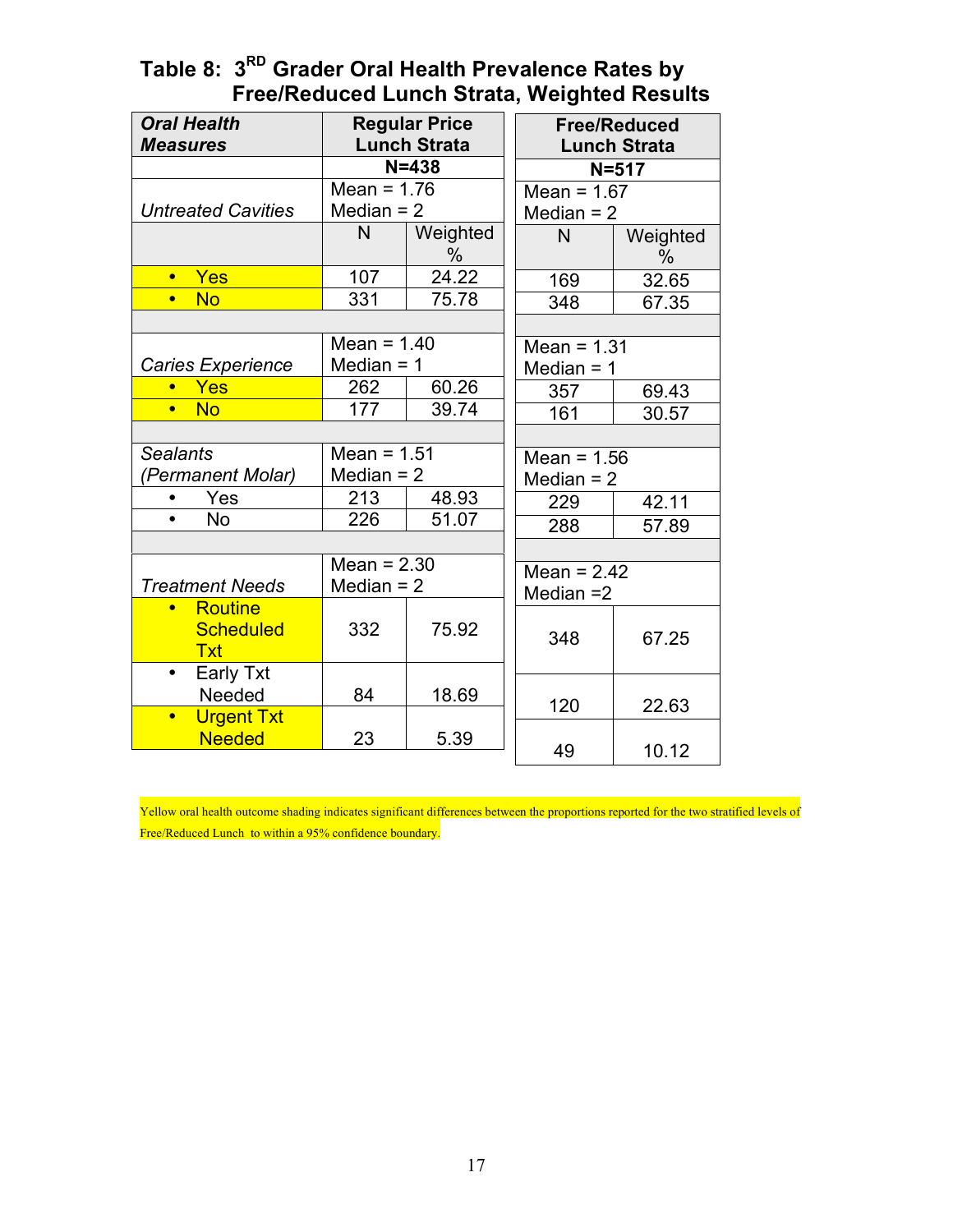#### **Table 9: 3RD Grader Oral Health Prevalence Rates by Gender, Weighted Results**

| <b>Oral Health</b>             |               |                  |               |                  |
|--------------------------------|---------------|------------------|---------------|------------------|
| <b>Measures</b>                | <b>Female</b> |                  |               | <b>Male</b>      |
|                                | $N = 456$     |                  | $N = 499$     |                  |
|                                | Mean = $1.73$ |                  | Mean = $1.69$ |                  |
| <b>Untreated Cavities</b>      | Median $= 2$  |                  | Median $= 2$  |                  |
|                                | N             | Weighted<br>$\%$ | N             | Weighted<br>$\%$ |
| Yes<br>$\bullet$               | 122           | 25.67            | 154           | 30.04            |
| <b>No</b><br>$\bullet$         | 334           | 74.33            | 345           | 69.96            |
|                                |               |                  |               |                  |
|                                | Mean = $1.38$ |                  | Mean = $1.32$ |                  |
| <b>Caries Experience</b>       | Median $= 1$  |                  | Median $= 1$  |                  |
| Yes                            | 282           | 62.37            | 337           | 66.08            |
| No<br>$\bullet$                | 176           | 37.63            | 162           | 33.92            |
|                                |               |                  |               |                  |
| <b>Sealants</b>                | Mean = $1.56$ |                  | Mean = $1.52$ |                  |
| 'Permanent Molar)              | Median $= 2$  |                  | Median $= 2$  |                  |
| Yes<br>$\bullet$               | 201           | 43.56            | 241           | 48.28            |
| <b>No</b><br>$\bullet$         | 256           | 56.44            | 258           | 51.72            |
|                                |               |                  |               |                  |
|                                | Mean $= 2.33$ |                  | Mean = $2.40$ |                  |
| <b>Treatment Needs</b>         | Median $= 2$  |                  | Median $=2$   |                  |
| Routine                        |               |                  |               |                  |
| Scheduled                      | 339           | 75.13            | 341           | 69.26            |
| Txt                            |               |                  |               |                  |
| <b>Early Txt</b><br>$\bullet$  |               |                  |               |                  |
| Needed                         | 89            | 18.12            | 115           | 22.62            |
| <b>Urgent Txt</b><br>$\bullet$ |               |                  |               |                  |
| Needed                         | 30            | 6.76             | 42            |                  |
|                                |               |                  |               | 8.12             |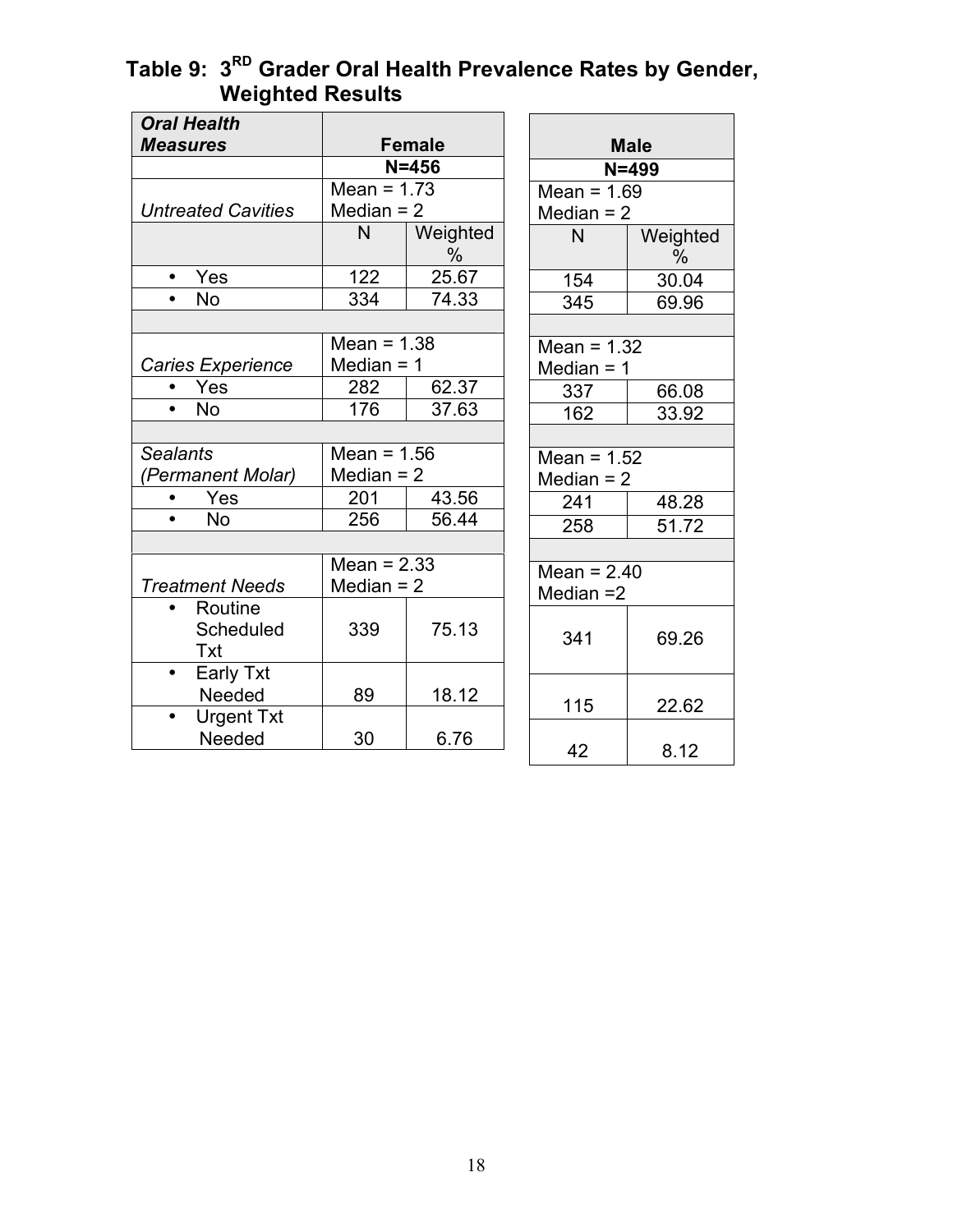| <b>Oral Health</b>             |               |               | <b>African</b>  |               |                 |          | Asian (4)      |               |
|--------------------------------|---------------|---------------|-----------------|---------------|-----------------|----------|----------------|---------------|
| <b>Measures</b>                |               | Caucasian (1) | American (2)    |               | Hispanic (3)    |          | $(N=4)$        |               |
|                                |               | $(N=853)$     |                 | $(N=15)$      |                 | $(N=30)$ | Mean = $1.75$  |               |
|                                | Mean = $1.71$ |               | Mean = $1.80$   |               | Mean = $1.57$   |          |                |               |
| <b>Untreated Cavities</b>      | Median $= 2$  |               | Median $= 2$    |               | Median $= 2$    |          | Median $= 2$   |               |
|                                | N             | Weighted      | $\mathsf{N}$    | Weighted      | N               | Weighted | N              | Weighted      |
|                                |               | $\%$          |                 | $\frac{0}{0}$ |                 | $\%$     |                | $\frac{0}{0}$ |
| Yes<br>$\bullet$               | 247           | 28.36         | 3               | 15.73         | 13              | 42.78    |                | 18.50         |
| <b>No</b><br>$\bullet$         | 606           | 71.64         | $\overline{12}$ | 84.27         | $\overline{17}$ | 57.22    | $\overline{3}$ | 81.50         |
|                                |               |               |                 |               |                 |          |                |               |
|                                | Mean = $1.36$ |               | Mean = $1.53$   |               | Mean = $1.27$   |          | Mean = $1.25$  |               |
| Caries Experience              | Median $= 1$  |               | Median $= 2$    |               | Median $= 1$    |          | Median $= 1$   |               |
| Yes                            | 549           | 62.84         | $\overline{7}$  | 39.48         | 22              | 71.17    | 3              | 66.62         |
| <b>No</b><br>$\bullet$         | 306           | 37.16         | 8               | 60.52         | 8               | 28.83    |                | 33.38         |
|                                |               |               |                 |               |                 |          |                |               |
| <b>Sealants</b>                | Mean = $1.52$ |               | Mean = $1.67$   |               | Mean = $1.70$   |          | Mean = $1.25$  |               |
| (Permanent Molar)              | Median $= 2$  |               | Median $= 2$    |               | Median $= 2$    |          | Median $= 1$   |               |
| Yes<br>$\bullet$               | 406           | 48.24         | 5               | 34.25         | 9               | 29.93    | 3              | 81.50         |
| <b>No</b><br>$\bullet$         | 448           | 51.76         | 10              | 65.75         | 21              | 70.07    | 1              | 18.50         |
|                                |               |               |                 |               |                 |          |                |               |
|                                | Mean $= 2.36$ |               | Mean = $2.20$   |               | Mean = $2.67$   |          | Mean = $2.25$  |               |
| <b>Treatment Needs</b>         | Median $= 2$  |               | Median $= 2$    |               | Median $= 2$    |          | Median $=$ 2   |               |
| Routine<br>$\bullet$           |               |               |                 |               |                 |          |                |               |
| Scheduled                      | 608           | 71.74         | 12              | 84.27         | 17              | 57.22    | 3              | 81.50         |
| Txt                            |               |               |                 |               |                 |          |                |               |
| Early Txt<br>$\bullet$         |               |               |                 |               |                 |          |                |               |
| Needed                         | 188           | 21.77         |                 |               |                 |          | 1              | 18.50         |
| <b>Urgent Txt</b><br>$\bullet$ |               |               | 3               | 15.73         | 6               | 19.82    |                |               |
| Needed                         | 59            | 6.49          |                 |               |                 |          |                |               |
|                                |               |               | $\mathbf 0$     | 0.00          | $\overline{7}$  | 22.97    | $\mathbf 0$    | 0.00          |

# **Table 10: 3RD Grader Oral Health Prevalence Rates by Race/Ethnicity, Weighted Results**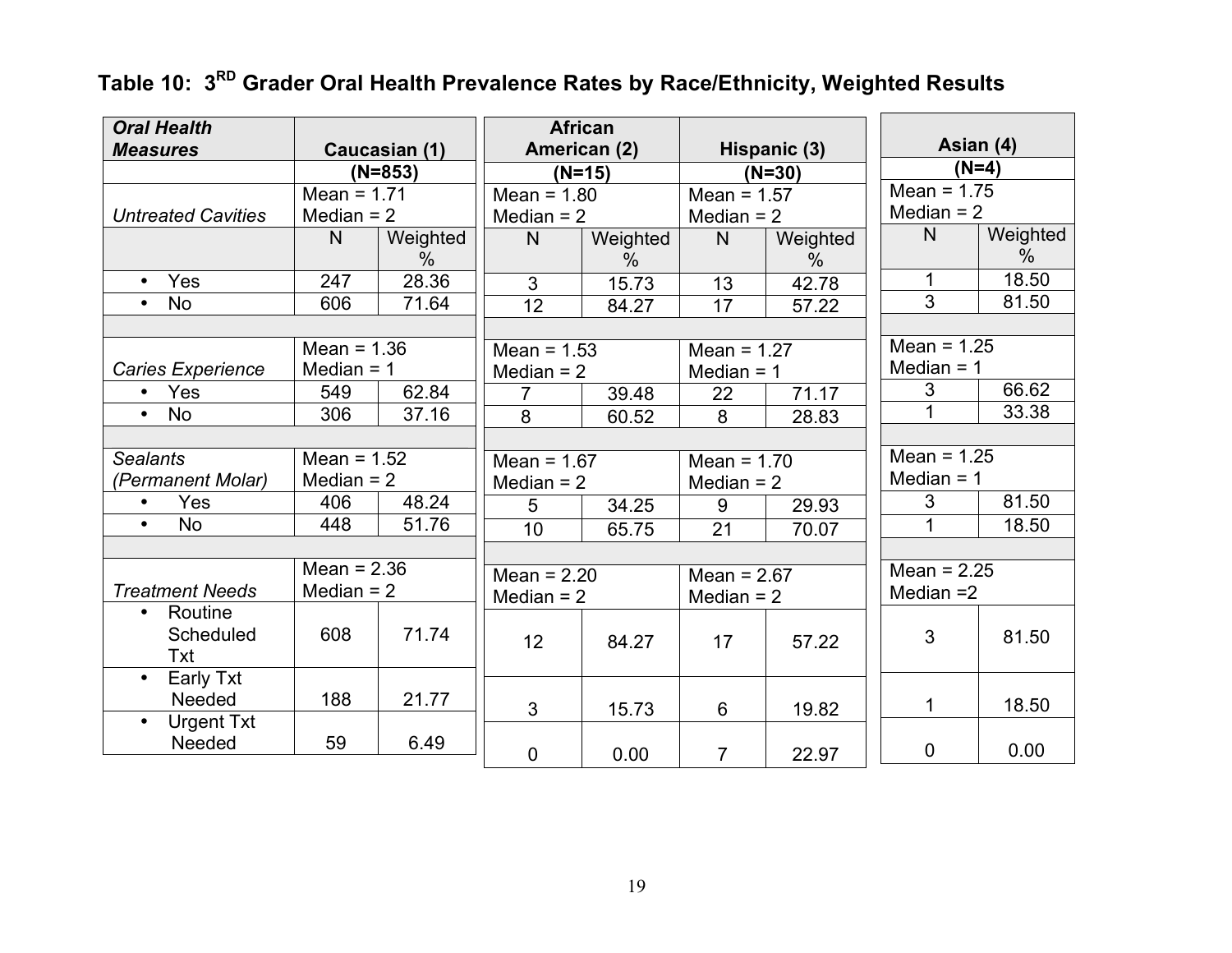**Table 10: 3RD Grader Oral Health Prevalence Rates by Race/Ethnicity, Weighted Results**

| <b>Oral Health</b><br><b>Measures</b> | American Indian/<br><b>Alaskan Native (5)</b> |               |  |
|---------------------------------------|-----------------------------------------------|---------------|--|
|                                       |                                               | (N=41)        |  |
|                                       | Mean = $1.80$                                 |               |  |
| <b>Untreated Cavities</b>             | Median $= 2$                                  |               |  |
|                                       | N                                             | Weighted<br>% |  |
| Yes<br>$\bullet$                      | 8                                             | 21.50         |  |
| No                                    | 33                                            | 78.50         |  |
|                                       |                                               |               |  |
|                                       | Mean = $1.29$                                 |               |  |
| Caries Experience                     | Median = $1$                                  |               |  |
| Yes                                   | 29                                            | 73.76         |  |
| No                                    | 12                                            | 26.24         |  |
|                                       |                                               |               |  |
| <b>Sealants</b>                       | Mean = $1.68$                                 |               |  |
| (Permanent Molar)                     | Median $= 2$                                  |               |  |
| Yes                                   | 13                                            | 30.67         |  |
| No                                    | 28                                            | 69.33         |  |
|                                       |                                               |               |  |
|                                       | Mean = $2.30$                                 |               |  |
| <b>Treatment Needs</b>                | Median $= 2$                                  |               |  |
| Routine                               |                                               |               |  |
| Scheduled                             | 33                                            | 78.18         |  |
| Txt                                   |                                               |               |  |
| <b>Early Txt</b>                      |                                               |               |  |
| Needed                                | 4                                             | 10.16         |  |
| <b>Urgent Txt</b>                     |                                               |               |  |
| Needed                                | 4                                             | 11.66         |  |

| Pacific Islander (6)          | Native Hawaiian/ |                               | Multi-racial (7) |  |
|-------------------------------|------------------|-------------------------------|------------------|--|
| $(N=3)$                       |                  | $(N=8)$                       |                  |  |
| Mean = $1.67$                 |                  | Mean = $1.75$                 |                  |  |
| Median $= 2$                  |                  | Median $= 2$                  |                  |  |
| N                             | Weighted<br>%    | N                             | Weighted<br>$\%$ |  |
| 1                             | 30.34            | $\overline{2}$                | 24.29            |  |
| $\overline{2}$                | 69.66            | 6                             | 75.71            |  |
|                               |                  |                               |                  |  |
| Mean = $1.67$                 |                  | Mean = $1.13$                 |                  |  |
| Median $= 2$                  |                  | Median $=$ 1                  |                  |  |
| 1                             | 30.34            | 7                             | 89.65            |  |
| $\overline{2}$                | 69.66            | 1                             | 10.35            |  |
|                               |                  |                               |                  |  |
| Mean = $2.00$                 |                  | Mean = $1.25$                 |                  |  |
| Median =2                     |                  | Median $=$ 1                  |                  |  |
| 0                             | 0.00             | 6                             | 77.50            |  |
| 3                             | 100.00           | $\overline{2}$                | 22.50            |  |
|                               |                  |                               |                  |  |
| Mean = $2.67$<br>Median $= 2$ |                  | Mean = $2.38$<br>Median $= 2$ |                  |  |
| $\overline{2}$                | 69.66            | 6                             | 75.71            |  |
| 0                             | 0.00             | 1                             | 12.14            |  |
| 1                             | 30.34            | 1                             | 12.14            |  |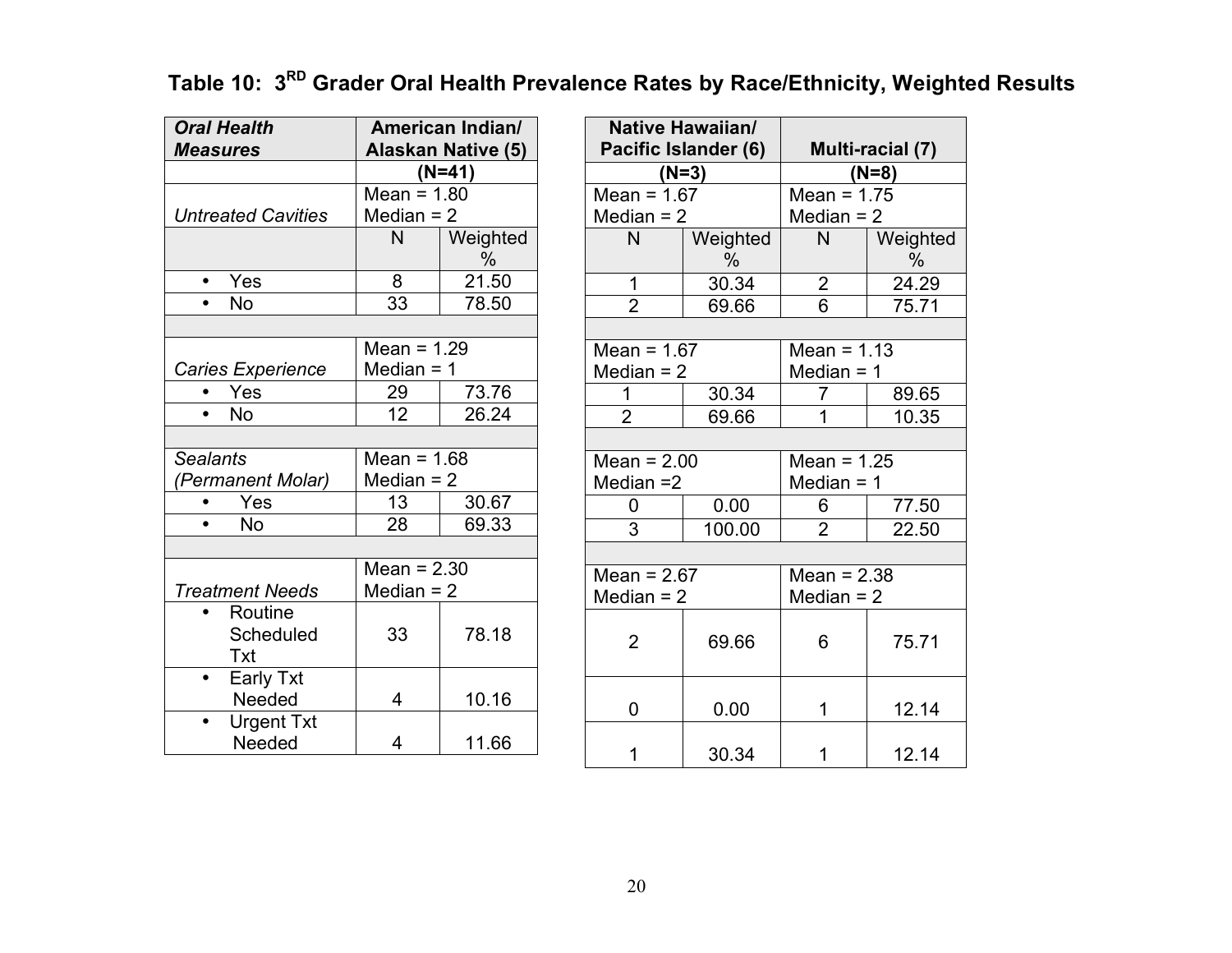#### Table 11: 3<sup>ru</sup> Grader Oral Health Prevalence Rates by Early/Urgent Treatment Needs, **Weighted and Unweighted Results**

| <b>Demographic Characteristics</b> | 3 <sup>rd</sup> Grade |               | <b>Head Start</b> |                          |
|------------------------------------|-----------------------|---------------|-------------------|--------------------------|
|                                    | $N = 276$             |               | $N = 323$         |                          |
|                                    |                       | Mean = $3.79$ |                   | Mean = $3.10$            |
| <b>Health Planning Region</b>      |                       | Median $=$ 4  |                   | Median $= 2$             |
|                                    | n                     | $\frac{1}{2}$ | n                 | $\frac{1}{2}$            |
| $\mathbf{1}$<br>$\bullet$          | 12                    | 4.35          | 50                | 15.48                    |
| $\overline{2}$<br>$\bullet$        | 43                    | 15.58         | 112               | 34.67                    |
| $\overline{3}$<br>$\bullet$        | 41                    | 14.86         | 13                | 4.02                     |
| 4<br>٠                             | 75                    | 27.17         | 53                | 16.41                    |
| 5<br>$\bullet$                     | 105                   | 38.04         | 95                | 29.41                    |
|                                    |                       |               |                   |                          |
| Age In Years                       |                       |               |                   | Mean = $4.\overline{04}$ |
| <b>Head Start</b>                  |                       |               |                   | Median $=$ 4             |
| $\bullet$<br>$\overline{2}$        |                       |               | 1                 | 0.31                     |
| 3                                  |                       |               | 72                | 22.29                    |
| $\overline{4}$<br>$\bullet$        |                       |               | 163               | 50.46                    |
| 5<br>٠                             |                       |               | 87                | 26.93                    |
| 6<br>٠                             |                       |               | 0                 | 0.00                     |
|                                    |                       | Mean = $8.66$ |                   |                          |
| 3 <sup>rd</sup> Grade              |                       | Median $= 9$  |                   |                          |
| $\bullet$<br>7                     | 1                     | 0.36          |                   |                          |
| 8                                  | 107                   | 38.77         |                   |                          |
| 9<br>$\bullet$                     | 155                   | 56.16         |                   |                          |
| 10                                 | 12                    | 4.35          |                   |                          |
| $\overline{11}$<br>$\bullet$       | 1                     | 0.36          |                   |                          |
|                                    |                       |               |                   |                          |
|                                    |                       | Mean = $1.43$ |                   | Mean = $1.44$            |
| Gender                             |                       | Median $= 1$  |                   | Median $= 1$             |
| Male                               | 157                   | 56.88         | 179               | 55.59                    |
| $\bullet$<br>Female                | 119                   | 43.12         | 143               | 44.41                    |
|                                    |                       |               |                   |                          |
|                                    |                       | Mean = $1.29$ |                   | Mean = $3.15$            |
| Race                               |                       | Median $= 1$  |                   | Median $=$ 3             |
| Caucasian<br>$\bullet$             | 247                   | 89.82         | 150               | 46.73                    |
| African American<br>$\bullet$      | 3                     | 1.09          | 3                 | 0.93                     |
| Hispanic                           | 13                    | 4.73          | 8                 | 2.49                     |
| Asian<br>٠                         | 1                     | 0.36          | $\overline{2}$    | 0.62                     |
| American Indian/                   | 8                     | 2.91          | 141               | 43.93                    |
| Alaskan Native                     |                       |               |                   |                          |
| Native Hawaiian/<br>٠              | 1                     | 0.36          | 1                 | 0.31                     |
| Pacific Islander                   |                       |               |                   |                          |
| Multi-racial                       | $\overline{2}$        | 0.73          | 16                | 4.98                     |

| <b>Oral Health</b>             |               |                       |                |  |
|--------------------------------|---------------|-----------------------|----------------|--|
| <b>Measures</b>                |               | 3 <sup>rd</sup> Grade |                |  |
|                                |               | $(N=275)$             |                |  |
| <b>Untreated Cavities</b>      | Mean = $1.02$ |                       | Me             |  |
|                                | Median $= 1$  |                       | Me             |  |
|                                | N             | Weighted<br>%         | ľ              |  |
| Yes<br>$\bullet$               | 269           | 97.66                 | 3 <sup>7</sup> |  |
| No.                            | 6             | 2.34                  |                |  |
|                                |               |                       |                |  |
| <b>Caries Experience</b>       | Mean = $1.0$  |                       | Me             |  |
|                                | Median $= 1$  |                       | Me             |  |
| Yes                            | 275           | 100.00                | 3,             |  |
| No                             | 0             | 0.00                  |                |  |
|                                |               |                       |                |  |
| Sealants Or ECC                | Mean = $1.62$ |                       | Me             |  |
|                                | Median $= 2$  |                       | Me             |  |
| Yes                            | 104           | 37.82                 | 18             |  |
| No                             | 172           | 62.18                 | 1 <sub>4</sub> |  |
|                                |               |                       |                |  |
|                                | Mean = $3.26$ |                       | Me             |  |
| <b>Treatment Needs</b>         | Median $=$ 3  |                       | Me             |  |
| Early Txt                      |               |                       |                |  |
| Needed                         | 204           | 73.25                 | 2(             |  |
| <b>Urgent Txt</b><br>$\bullet$ |               |                       |                |  |
| Needed                         | 72            | 26.75                 | 1'             |  |
|                                |               |                       |                |  |
| <b>Free or Reduced</b>         |               |                       |                |  |
| Lunch School                   |               |                       |                |  |
| Yes                            | 169           | 61.23                 |                |  |
| No                             | 107           | 38.77                 |                |  |
|                                |               |                       |                |  |

| <b>Head Start</b>        |  |  |  |  |
|--------------------------|--|--|--|--|
| (N=323)                  |  |  |  |  |
| Mean = $1.01$            |  |  |  |  |
| Median = 1               |  |  |  |  |
| Weighted                 |  |  |  |  |
| ℅                        |  |  |  |  |
| 97.87                    |  |  |  |  |
| 2.13                     |  |  |  |  |
|                          |  |  |  |  |
| Mean = $1.00$            |  |  |  |  |
| Median = 1               |  |  |  |  |
| 99.93                    |  |  |  |  |
| $\overline{0.07}$        |  |  |  |  |
|                          |  |  |  |  |
| Mean = $1.44$            |  |  |  |  |
| Median = 1               |  |  |  |  |
| 51.87                    |  |  |  |  |
| 48.13                    |  |  |  |  |
|                          |  |  |  |  |
| Mean = $3.\overline{38}$ |  |  |  |  |
| Median = 3               |  |  |  |  |
|                          |  |  |  |  |
| 74.51                    |  |  |  |  |
|                          |  |  |  |  |
| 25.49                    |  |  |  |  |
|                          |  |  |  |  |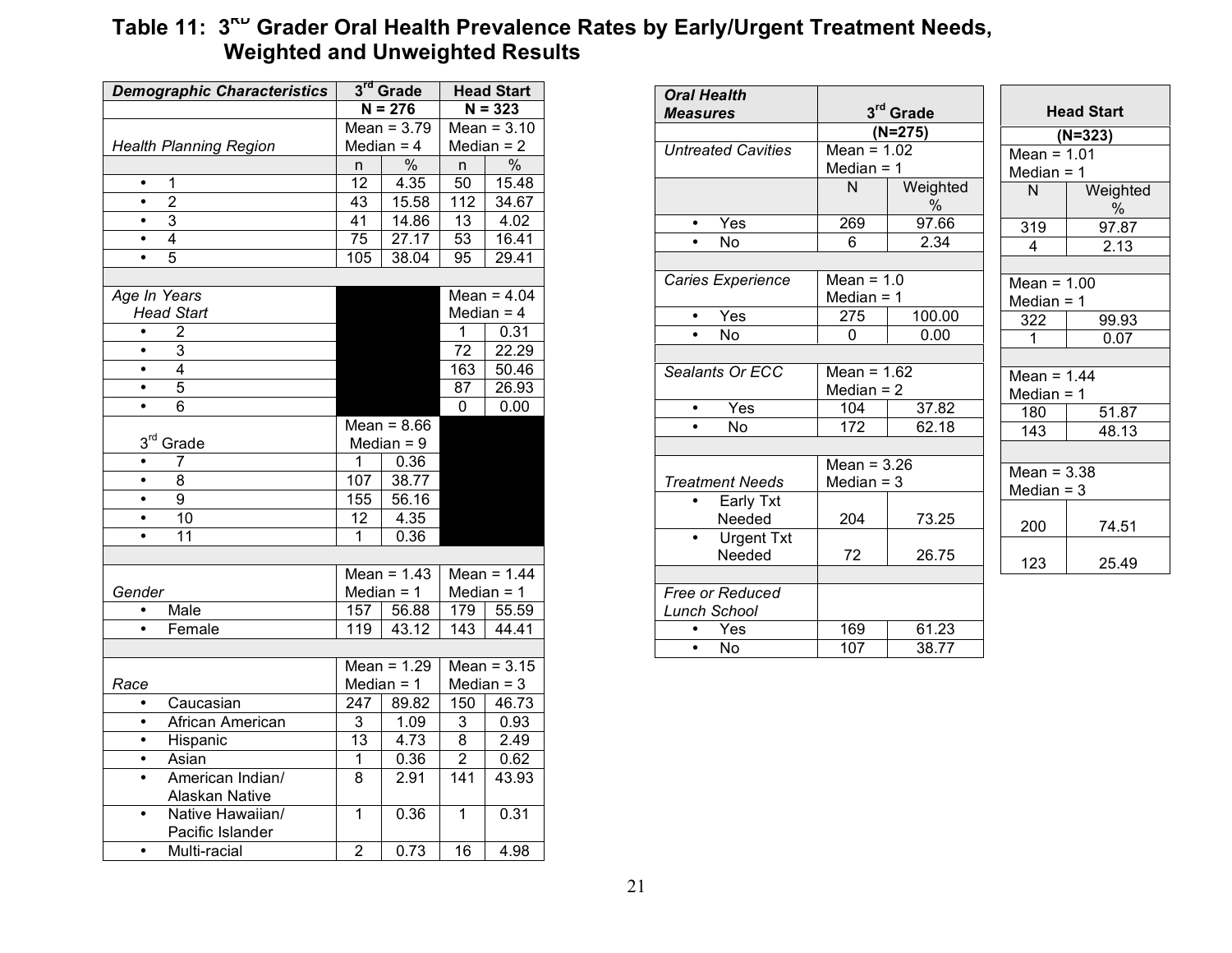#### **Table 12: Proportional Allocation of Early/Urgent Treatment Needs On Various Demographics for 3rd Grade Children**

| <b>Demographic</b>            |                         |                   |
|-------------------------------|-------------------------|-------------------|
| <b>Characteristics</b>        | 3rd Grade               | <b>Head Start</b> |
|                               | $N = 276$               | $N = 323$         |
|                               |                         |                   |
| <b>Health Planning Region</b> |                         |                   |
|                               | Proportional            | Proportional      |
|                               | Allocation <sup>4</sup> | Allocation $4$    |
| 1<br>$\bullet$                | 23.53%                  | 51.55%            |
| $\overline{2}$<br>$\bullet$   | 19.54%                  | 40.72%            |
| 3<br>$\bullet$                | 21.69%                  | 61.90%            |
| $\overline{4}$                | 29.07%                  | 25.11%            |
| 5                             | 43.93%                  | 42.41%            |
|                               |                         |                   |
| Gender                        |                         |                   |
| Male                          | 31.46%                  | 39.69%            |
| Female<br>$\bullet$           | 25.98%                  | 38.13%            |
|                               |                         |                   |
| Race                          |                         |                   |
| Caucasian<br>$\bullet$        | 28.88%                  | 31.38%            |
| African American<br>$\bullet$ | 20.00%                  | 20.00%            |
| Hispanic<br>$\bullet$         | 43.33%                  | 36.36%            |
| Asian<br>$\bullet$            | 25.00%                  | 33.33%            |
| American Indian/<br>$\bullet$ |                         |                   |
| <b>Alaskan Native</b>         | 19.51%                  | 59.00%            |
| Native Hawaiian/<br>$\bullet$ |                         |                   |
| Pacific Islander              | 33.33%                  | 50.00%            |
| Multi-racial<br>$\bullet$     | 25.00%                  | 29.09%            |

4 Proportional Allocation = the total number of children identified as needing early or urgent treatment a grade and a demographic characteristic ÷ the total number of children in that grade and demographic characteristic (i.e. the subset of children who were identified as needing early or urgent treatment in Region 1 (n=12) divided by the total 3rd graders in that region (n=51)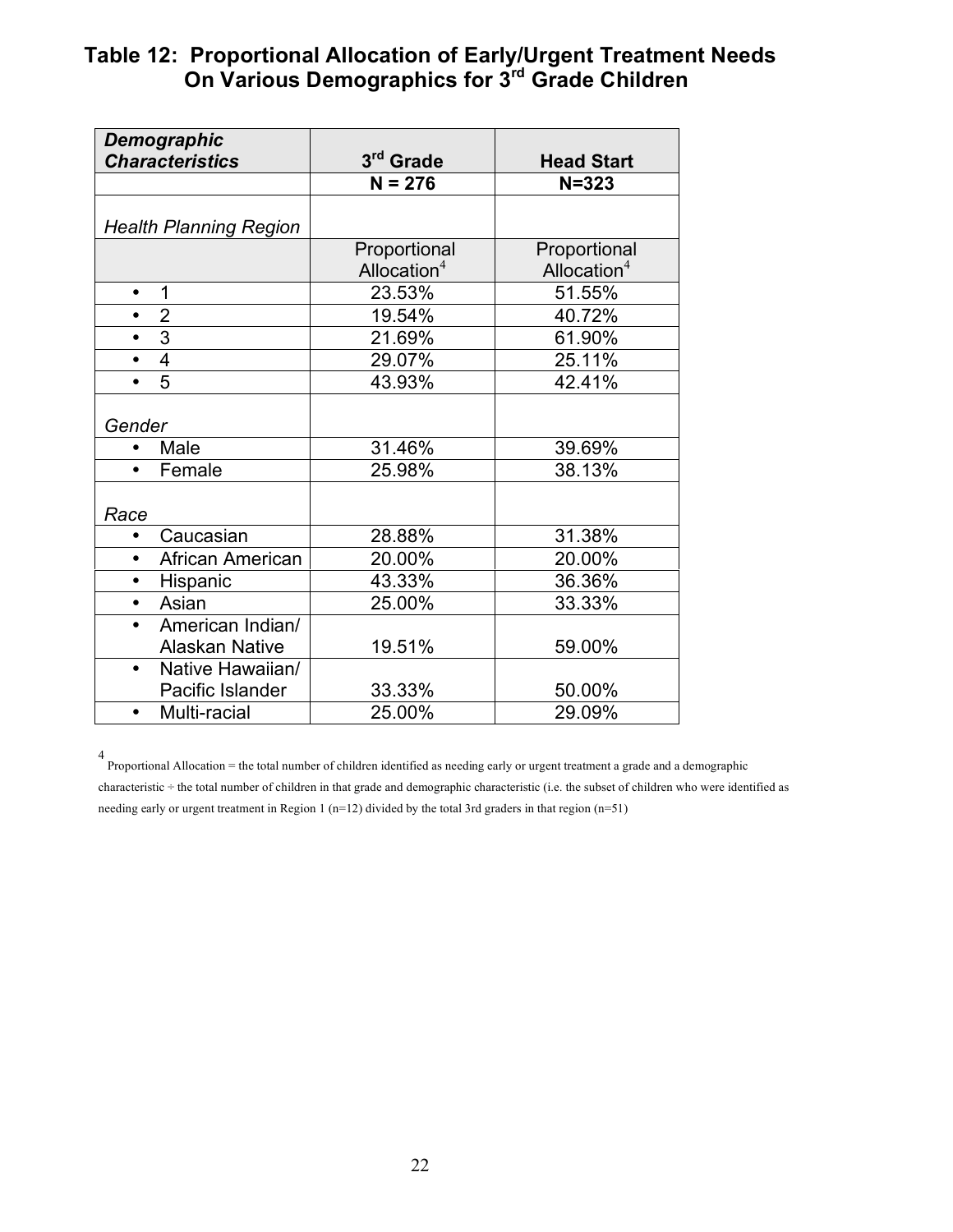#### **Table 13: Head Start Oral Health Prevalence Rates by Region, Weighted Results**

| <b>Oral Health</b>     |               |                 |
|------------------------|---------------|-----------------|
| <b>Measures</b>        |               | <b>Region 1</b> |
|                        |               | $(N=97)$        |
| Untreated              | Mean=1.49     |                 |
| <b>Cavities</b>        | Median=1      |                 |
|                        | N             | Weighted<br>%   |
| Yes                    | 50            | 53.54           |
| No                     | 47            | 46.46           |
|                        |               |                 |
| Caries                 | Mean = $1.30$ |                 |
| <b>Experience</b>      | Median = 1    |                 |
| Yes                    | 68            | 73.42           |
| <b>No</b>              | 29            | 26.58           |
|                        |               |                 |
| <b>ECC</b>             | Mean = $1.57$ |                 |
|                        | Median = $2$  |                 |
| Yes<br>$\bullet$       | 42            | 46.93           |
| No                     | 55            | 53.07           |
|                        |               |                 |
|                        | Mean = $2.86$ |                 |
| <b>Treatment Needs</b> | Median $=$ 3  |                 |
| Routine                |               |                 |
| <b>Txt Needs</b>       | 47            | 46.46           |
| <b>Early Txt</b>       |               |                 |
| Needed                 | 17            | 17.56           |
| <b>Urgent Txt</b>      |               |                 |
| Needed                 | 33            | 35.97           |

| <b>Region 2</b> |                  |                | <b>Region 3</b>  |  |
|-----------------|------------------|----------------|------------------|--|
|                 | $(n=275)$        | $(n=21)$       |                  |  |
| Mean = $1.59$   |                  | Mean = $1.43$  |                  |  |
| Median $= 2$    |                  | Median $= 1$   |                  |  |
| N               | Weighted<br>$\%$ | N              | Weighted<br>$\%$ |  |
| 112             | 44.47            | 12             | 57.14            |  |
| 163             | 55.53            | 9              | 42.86            |  |
|                 |                  |                |                  |  |
| Mean = $1.43$   |                  | Mean = $1.10$  |                  |  |
| Median $=$ 1    |                  | Median $=$ 1   |                  |  |
| 158             | 62.54            | 19             | 90.48            |  |
| 117             | 37.46            | $\overline{2}$ | 9.52             |  |
|                 |                  |                |                  |  |
| Mean = $1.65$   |                  | Mean = $1.57$  |                  |  |
| Median $= 2$    |                  | Median $= 2$   |                  |  |
| 95              | 39.47            | 9              | 42.86            |  |
| 180             | 60.53            | 12             | 57.14            |  |
|                 |                  |                |                  |  |
| Mean = $2.64$   |                  | Mean = $3.17$  |                  |  |
| Median $= 2$    |                  | Median $=$ 3   |                  |  |
|                 |                  |                |                  |  |
| 163             | 55.53            | 5              | 27.78            |  |
| 47              | 18.09            | 5              | 27.78            |  |
| 65              | 26.37            | 8              | 44.44            |  |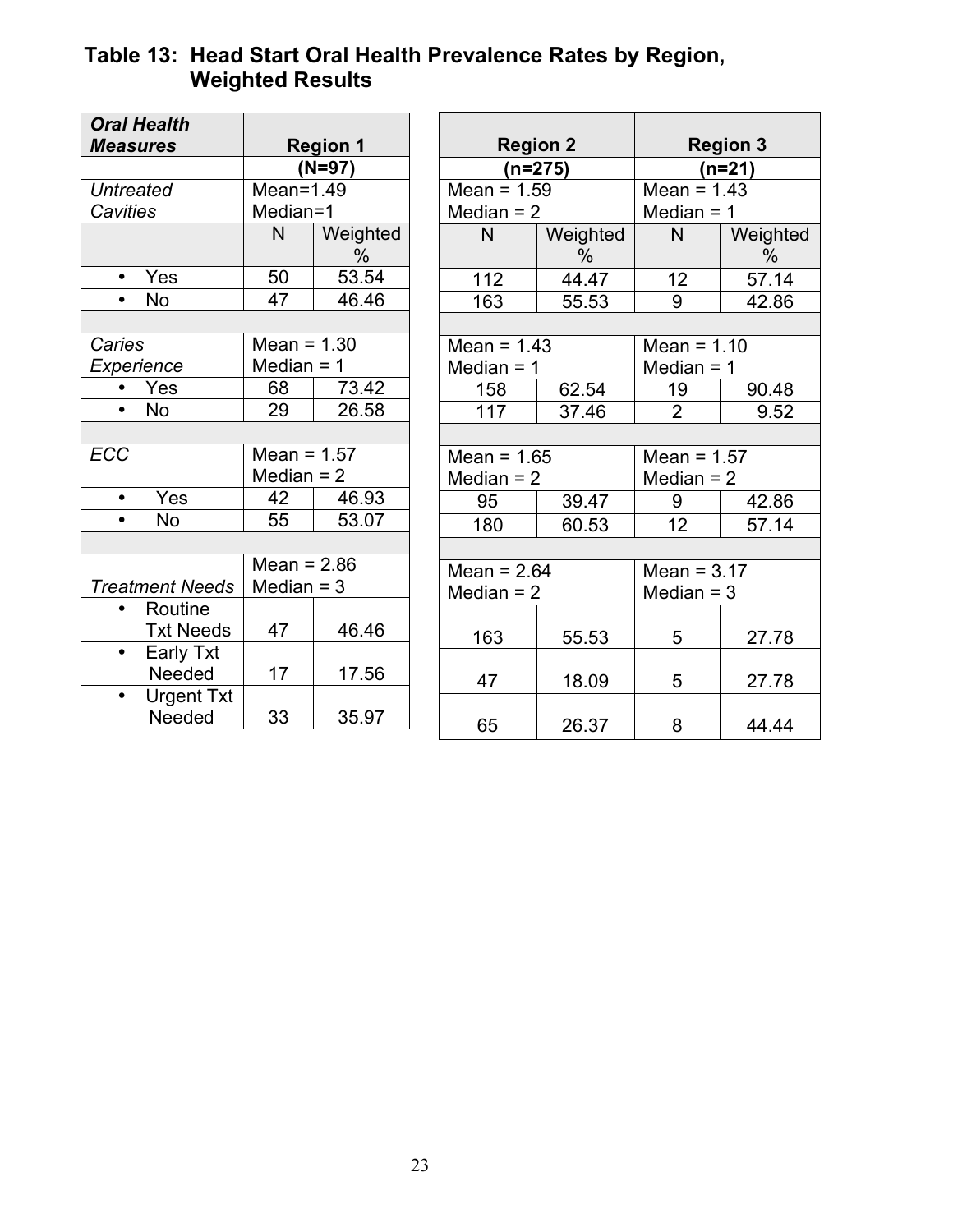#### **Table 13: Head Start Oral Health Prevalence Rates by Region, Weighted Results (continued)**

| <b>Oral Health</b>     |                 |               |  |
|------------------------|-----------------|---------------|--|
| <b>Measures</b>        | <b>Region 4</b> |               |  |
|                        |                 | $(N=211)$     |  |
| Untreated              | $Mean=1.76$     |               |  |
| Cavities               | Median=2        |               |  |
|                        | N               | Weighted<br>% |  |
| Yes                    | 51              | 25.36         |  |
| No                     | 160             | 74.64         |  |
|                        |                 |               |  |
| Caries                 | Mean = $1.47$   |               |  |
| Experience             | Median = $1$    |               |  |
| Yes                    | 112             | 55.18         |  |
| No                     | 99              | 44.82         |  |
|                        |                 |               |  |
| <b>ECC</b>             | Mean = $1.77$   |               |  |
|                        | Median = $2$    |               |  |
| Yes                    | 48              | 23.32         |  |
| No                     | 163             | 76.68         |  |
|                        |                 |               |  |
|                        | Mean = $2.28$   |               |  |
| <b>Treatment Needs</b> | Median = $2$    |               |  |
| Routine                |                 |               |  |
| <b>Txt Needs</b>       | 158             | 73.77         |  |
| <b>Early Txt</b>       |                 |               |  |
| Needed                 | 46              | 22.45         |  |
| <b>Urgent Txt</b>      |                 |               |  |
| Needed                 | $\overline{7}$  | 3.78          |  |

| <b>Region 5</b>            |                  |  |  |  |
|----------------------------|------------------|--|--|--|
|                            | (n=224)          |  |  |  |
| Mean = $1.57$              |                  |  |  |  |
| Median = 2                 |                  |  |  |  |
| N                          | Weighted<br>$\%$ |  |  |  |
| $\frac{97}{127}$           | 44.03            |  |  |  |
|                            | 55.97            |  |  |  |
|                            |                  |  |  |  |
| Mean = $1.44$              |                  |  |  |  |
| Median = 1                 |                  |  |  |  |
| 126                        | 57.96            |  |  |  |
| 98                         | 42.04            |  |  |  |
|                            |                  |  |  |  |
| Mean = $1.73$              |                  |  |  |  |
| Median = $2$               |                  |  |  |  |
| 61                         | 29.11            |  |  |  |
| 163                        | 70.89            |  |  |  |
|                            |                  |  |  |  |
| Mean = $2.47$<br>Median =2 |                  |  |  |  |
| 129                        | 56.80            |  |  |  |
| 85                         | 37.50            |  |  |  |
| 10                         | 5.70             |  |  |  |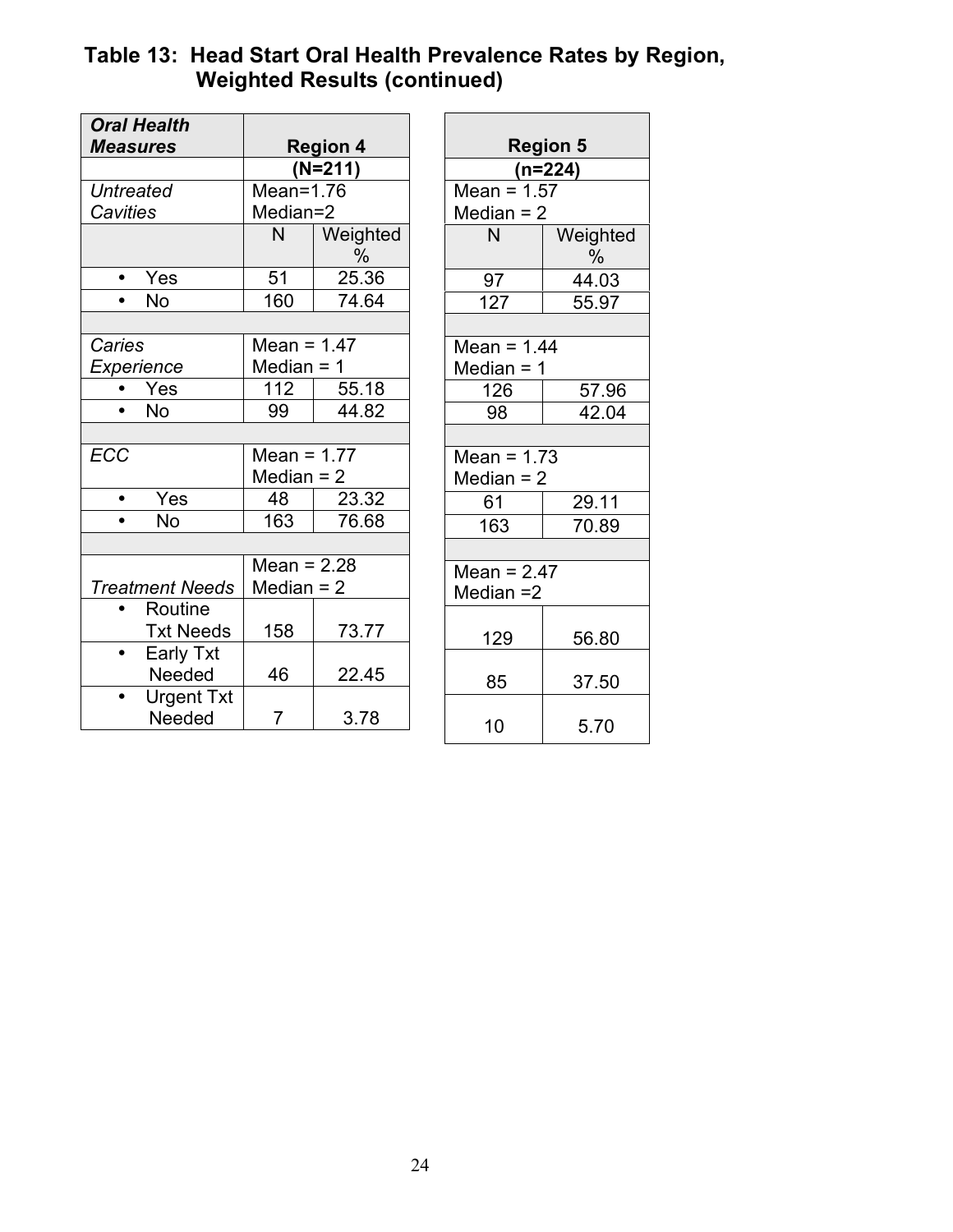|  | Table 14: Database Variable Coding List |  |  |  |
|--|-----------------------------------------|--|--|--|
|--|-----------------------------------------|--|--|--|

| <b>Gender</b>                       |  |  |
|-------------------------------------|--|--|
| Male=1                              |  |  |
| Female=2                            |  |  |
| Race                                |  |  |
| Caucasian=1                         |  |  |
| African American=2                  |  |  |
| Hispanic=3                          |  |  |
| Asian=4                             |  |  |
| American Indian/Alaskan Native=5    |  |  |
| Native Hawaiian/Pacific Islander=6  |  |  |
| Multi-racial=7                      |  |  |
| Unknown=8                           |  |  |
| <b>Untreated Cavities</b>           |  |  |
| $Yes=1$                             |  |  |
| $No=2$                              |  |  |
| <b>Caries Experience</b>            |  |  |
| $Yes=1$                             |  |  |
| $No=2$                              |  |  |
| <b>Sealants</b>                     |  |  |
| $Yes=1$                             |  |  |
| $No=2$                              |  |  |
| <b>ECCs</b>                         |  |  |
| $Yes=1$                             |  |  |
| $No=2$                              |  |  |
| <b>Treatment Needs</b>              |  |  |
| No Treatment Needed=2               |  |  |
| Early Treatment Needed=3            |  |  |
| <b>Urgent Treatment Needed=4</b>    |  |  |
| <b>Free or Reduced Lunch School</b> |  |  |
| $Yes=1$                             |  |  |
| $No=2$                              |  |  |

# **Discussion**

Demographic characteristics represented in Tables 4 and 5 give the proportional representations of the samples drawn from the state's third grade and Head Start populations. Comparing these two tables provides much information regarding the distribution and mal-distribution of the samples. As stated previously, overrepresentation and under-representation of particular subgroups was an issue, but weights were applied to adjust for representation issues.

Tables 4 and 5 were excellent sources of information on the allocation of children in the free or reduced lunch strata by way of school designation. Though not tabulated, Regions 1 and 5 proportionally contributed more free or reduced lunch children than the other regions, with Region 4 contributing the least number of children.

Tables 4 and 5 also reflected that children of an Asian, American Indian, Native Hawaiian, and Hispanic descent (in descending order, respectively) were proportionally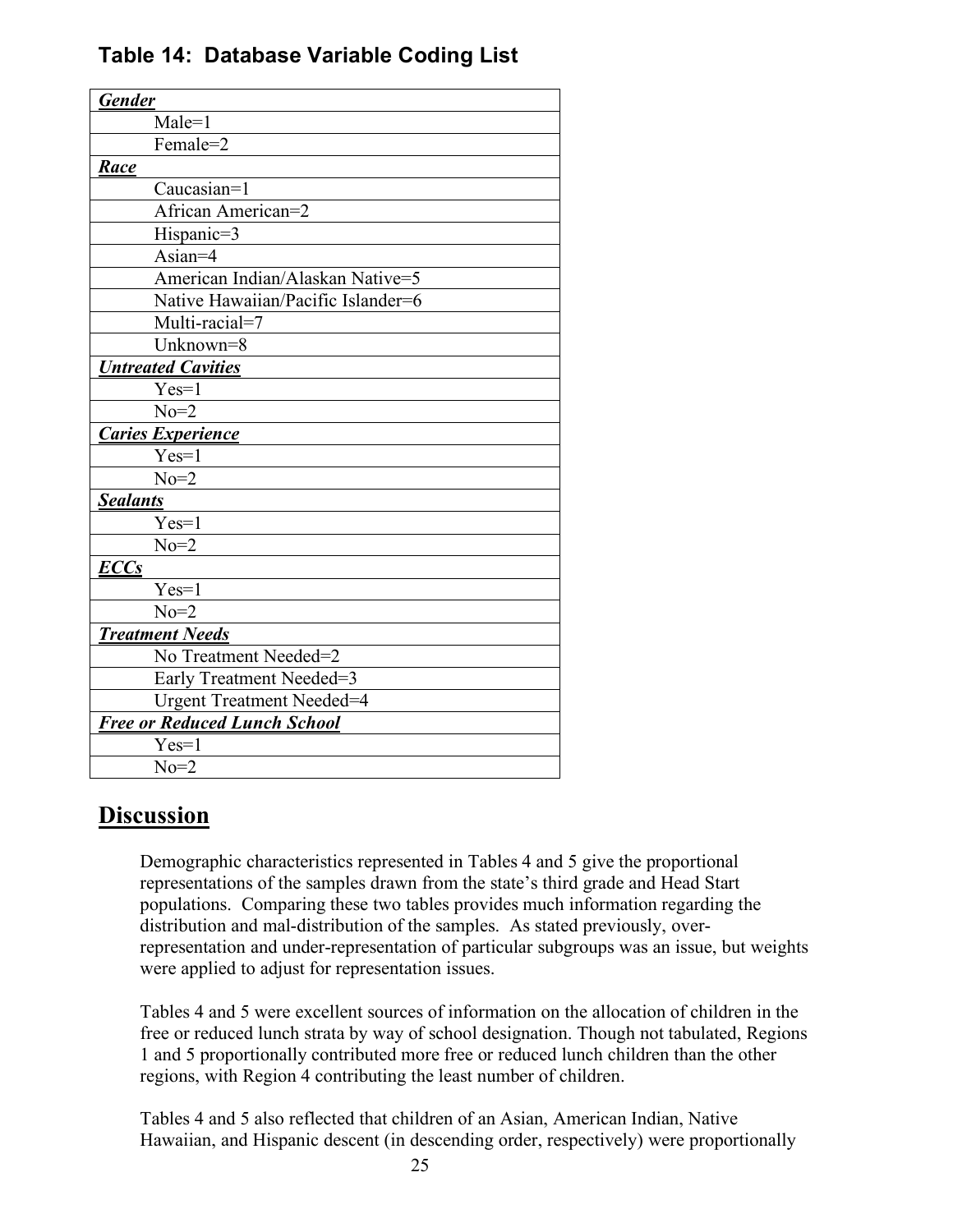more represented by the free or reduced lunch stratification than other races, including the multi-racial designation.

The overall oral health results for Montana's third grade population are outlined in Table 6, which provides a picture of their oral health needs. Prior convenience sampling of third graders within the community has been done for several years, but little has been known about the population to compare the convenience results for overall validity and accuracy. The results in Table 6 suggest random sampling within a cumulative-year convenience sample may be a viable alternative to controlled sampling, in lieu of adequate funds to support rigorous study designs.

Of the five oral health measurements reported in the convenience and controlled samples, three were within confidence limits of each other, meaning there were no significant differences between untreated cavities, early treatment needs, and urgent treatment needs. The two remaining measurements that were significantly different, sealant prevalence rates and caries experience were higher in the controlled random sample than the convenience sample. These differences may have been due to several factors; among them, the inherent difficulty associated with identifying sealants. For an untrained and/or ill-equipped screener, which is more likely the case for convenience sample data collection, the sealants measurement can be difficult to obtain due to identification problems inherent to sealants (as stated in the clinical methodology). Therefore, these results suggest that if a convenience oral health sample is completed in lieu of a controlled sample, adequate training and adequate equipment are necessary in order to ascertain valid estimates for sealants.

The caries experience differentials may be due to reporting inadequacies. Reporting protocols suggest that a child has a caries experience if a child was observed as having an untreated cavity. It is unclear if this protocol was adhered to uniformly, as set protocols have not traditionally been part of the convenience sample process. In lieu of convenience sample protocols, reporting on caries experience can be handled at the analysis of the data, as conditional programming can take care of any reporting inaccuracies. Overall, randomly sampling within a cumulative-year convenience sample may prove to be a viable alternative to controlled sampling initiatives, when appropriate weights are administered for relevance back to the population.

According to Table 7, which segregated the oral health results by region for the third grade population, there appear to be significant differences within most of the variable categories at the 95% confidence level (5% error).

- For untreated cavities, Region 2 had a significantly lower prevalence rate than Region 4, and Region 5 was significantly higher than Regions 1, 2, 3, or 4.
- For caries experience or past caries, Region 2 had a significantly lower prevalence rate than Region 4, accounting for the only significant difference for this category.
- For sealants, Region 1 had a significantly lower prevalence rate for sealant placement than Regions 2, 3, 4, or 5, and Region 5 was significantly higher for sealant placement than Region 4.
- For routine treatment needs with no treatment urgency, Region 5 had a significantly lower prevalence rate than Regions 1, 2, or 3.
- For early treatment needs, Regions 4 and 5 had no significant difference between themselves, but had a significantly higher prevalence rate than Regions 1, 2, or 3.
- For urgent treatment needs, there were no significant differences between the regions, but Region 1 had a more elevated rate than the other regions. However,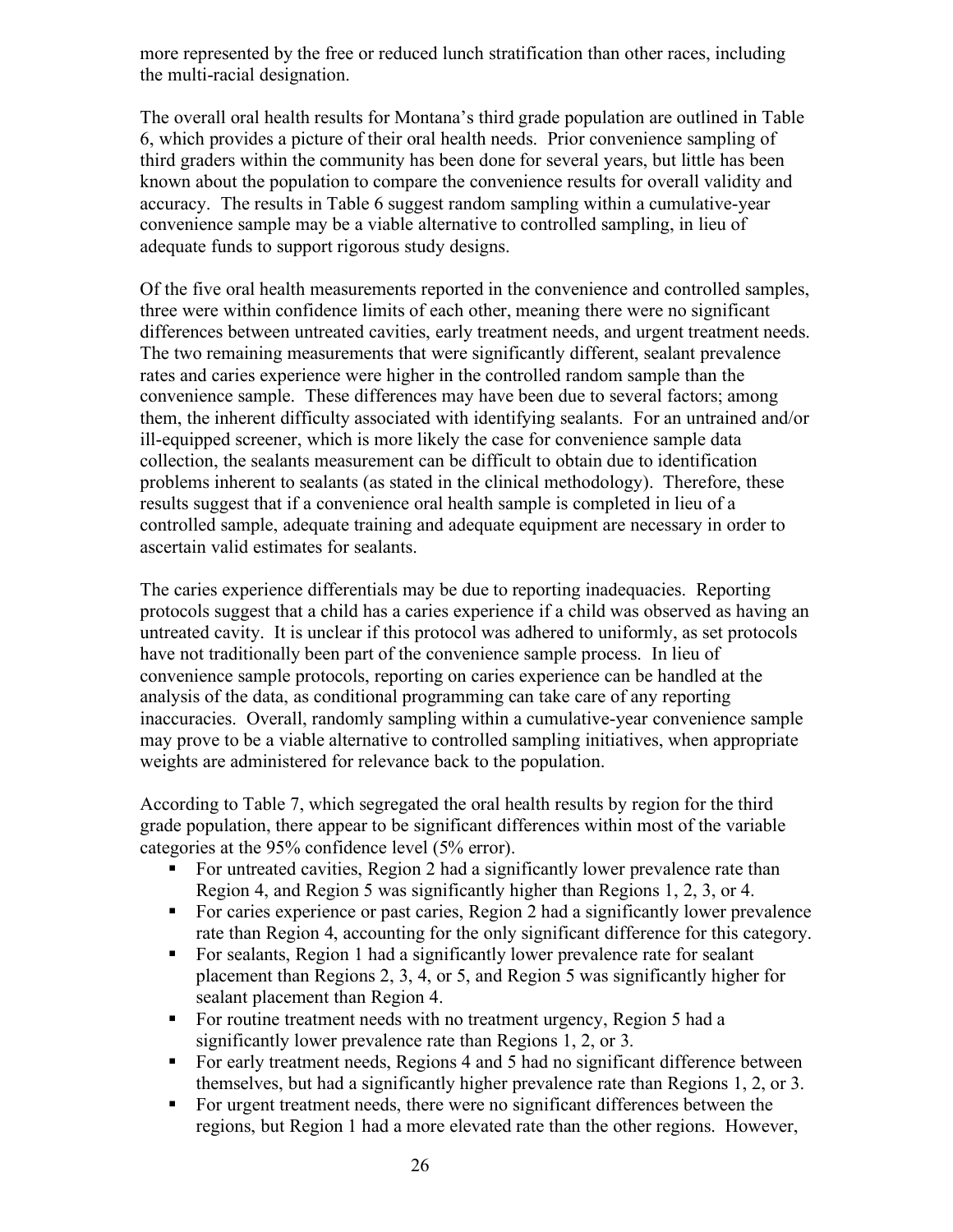due to the low sample size, large confidence intervals made small to medium differences between the categories impossible to ascertain.

Table 8 suggests that with additional delineation by free or reduced lunch strata, significant access to dental care issues may be present for Montana's underprivileged children. When 95% confidence intervals were calculated, children in schools classified as a free or reduced lunch school had significantly higher rates of untreated cavities, caries experience, and urgent treatment needs. These children were also significantly less likely to be assessed by the visiting hygienist as cases who receive routinely scheduled care. The sealant placement prevalence rate for children in schools classified as a free or reduced lunch school, was not statistically significant from the children in the non-free or reduced lunch schools, although the rate was slightly lower among free or reduced lunch school children.

Table 9 represents third grade oral health prevalence rates by gender. Although none of the weighted results by gender were significantly different, there was an overall trend for males to have higher prevalence rates for caries formation, past and present, as well as early/urgent treatment needs. However, when compared to females, they were also more likely to have had at least one sealant placement. Notably, the results had a mixed message.

Prevalence rates by race or ethnicity in Table 10 suggest that although there appears to be significant differences between the racial categories, significance at the 95% confidence level could not be ascertained due to small sample numbers for the majority of the categories. Therefore, information derived from Table 10 can only be used superficially to address higher and lower rates per category.

According to the Table 10:

- The prevalence rate of untreated cavities was highest for third grade children of Hispanic-descent, followed by Native Hawaiians. African Americans had the lowest weighted prevalence of untreated cavities.
- The prevalence rate of caries experience was highest for third grade children identified as multi-racial, followed closely by American Indian and Hispanic children.
- Third grade children identified as Native Hawaiians in the sample had the lowest rate of caries experience.
- Asian children had the highest prevalence rate for sealant placement, followed closely by multi-racial children. Native Hawaiians had the lowest prevalence rate of sealants.
- Caucasian children had the highest prevalence rate of early treatment needs, followed closely by Hispanic and Asian children. Native Hawaiians had the lowest prevalence rate for early treatment needs.
- Native Hawaiians had the highest prevalence of urgent treatment needs, while Asian children had the lowest prevalence from the sample.

As previously stated, these results can only to be used superficially, as sample sizes ranged from moderately high to very small (853 vs. 3).

Children with early or urgent treatment needs, represented in Table 11, have different demographic characteristics and outcome rates than other children in the sample with no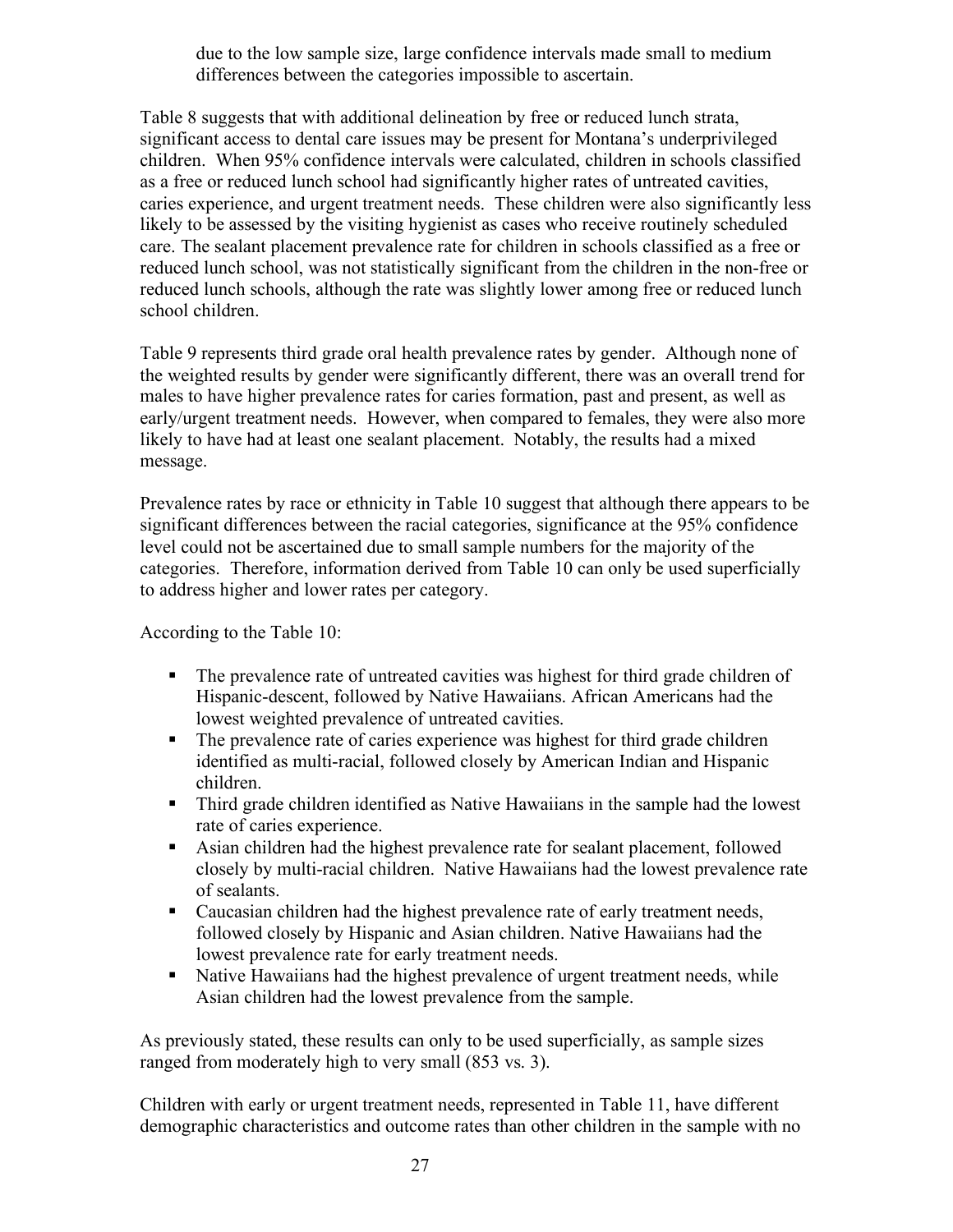treatment needs or treat needs that are not urgent. Third grade children with early or urgent treatment needs were statistically more likely to come from Regions 4 and 5, and less statistically likely to come from Region 1. Head Start children with early or urgent treatment needs were statistically more likely to come from Regions 2 and 5, and less statistically likely to come from Region 3. Additionally, both samples demonstrated a significant difference between the genders, with males more likely to have treatment needs than females.

The oral health picture represented by Table 11 is a predictable one. In both samples, over 97% of children in this subgroup presented with a current, untreated cavity. Over 99% had a prior or current caries experience, meaning at most, 7% of one sample had other oral health issues needing treatment (such as chipped teeth, etc.). Over 61% of the third grade sample who had early or urgent treatment needs attended a school designated as a free or reduced lunch school, suggesting oral health disparities exist within schools with lower SES. However, in both samples, over 73% of children who were identified as needing early or urgent treatment in fact only needed to see a dentist for early treatment.

Table 12 represents the proportional allocation of early or urgent treatment needs by various demographic characteristics for third grade and Head Start children. This subset analysis can be useful for understanding what subset of the population was most in need of early or urgent intervention at the time of the screenings, so that programs can be used accordingly and target those subpopulations for future initiatives.

The regional breakout indicated that:

- Region 5 had the highest contributing proportion of third grade children with early or urgent oral health needs, and Region 2 had the lowest contributing proportion (43.93% vs. 19.54% respectively).
- Head Start children in Region 3 had the highest contributing proportion of children with early or urgent oral health needs, and Region 4 had the lowest contributing proportion (61.90% vs. 25.11%).
- For both the third grade sample and the Head Start sample, male children contributed more numbers proportionally than females for early or urgent oral health needs.
- For race, however, there were some mixed messages within the data. For the third graders, Hispanic children had the highest contributing proportion for early or urgent oral health needs, with American Indians contributing the lowest proportion (43.33% vs 19.51% respectively).
- Asian Head Start children contributed the most children proportionally, while African Americans contributed the least proportionally (59.00% vs. 20.00% respectively).

Again, racial results should be taken superficially as a measure of rate elevation, not of statistical significance, as many categories had sample sizes too small for population representation.

Head Start children were tabulated by region in Table 13 after applying the appropriate weights to the data. However, due to extreme weighting fluctuations and the nonrepresentativeness of the sample to the overall preschool population, no confidence intervals were calculated for significant differences in oral health measures/outcomes. Therefore, prevalence rates should be used superficially to illustrate elevations in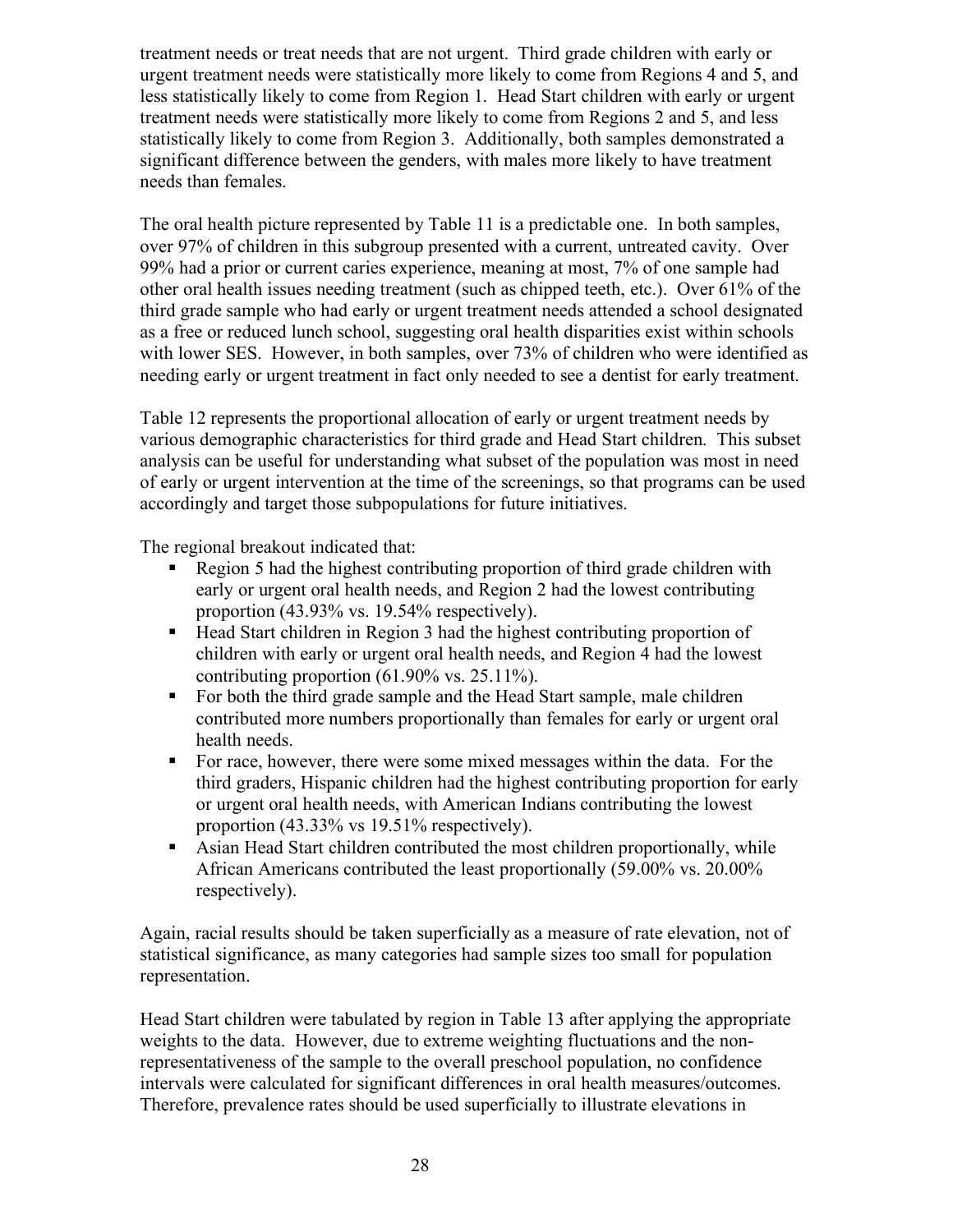measurements, noting extreme differences may be due to extremely high sampling weights.

Table 13 demonstrates prevalence rates for untreated cavities, ECCs, caries experience, and treatment need for each region.

- For untreated cavities, Region 3 had the highest prevalence rate, followed closely by Region 1. Region 4 had the lowest prevalence rate at 25.36%, suggesting only 25% of the HS population may have untreated cavities in this region.
- For ECCs, Region 1 had the highest prevalence rate at  $46.93\%$ , followed closely by Region 3. Region 4 had the lowest prevalence rate at 23.32%, suggesting only 23% of the HS population may have had at least one ECC in this region.
- Region 3 had the highest prevalence rate of caries experience at 90.48%; however, this dramatically high rate may be due to the extremely high weight associated with Region 3 (8.41). Region 4 had the lowest prevalence rate at 55.18%, suggesting over 55% of the Head Start population may have had at least one caries experience in this region.
- Region 5 demonstrated the highest prevalence rate for early treatment needs in the Head Start sample (37.50%).
- Region 3 represented the highest prevalence rate for urgent treatment needs  $(44.44\%)$ .

All of these findings suggest there remains a very high need for oral health education and intervention in the Head Start community, with all the rates demonstrating high need for dental intervention and with few regions modeling good oral health profiles.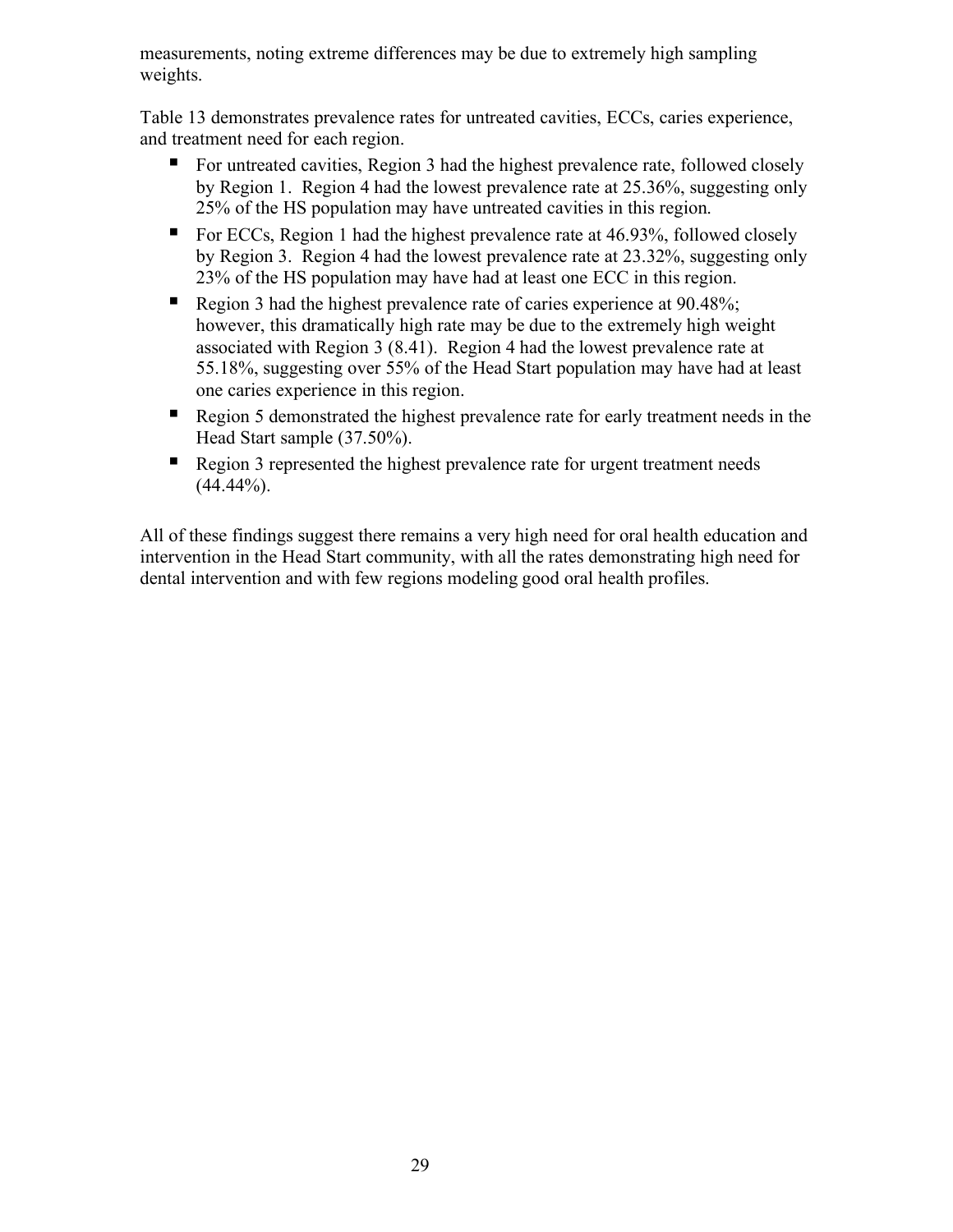# **Complex Analyses – Third Grade**

Complex analyses are critical to understanding the full degree of the problems within a particular population or study. They are designed to filter through the various levels of each demographic category to understand how each one affects the outcomes in question, such as untreated cavities, caries experience, sealants, and treatment need. It is a way of quantifying the social aspects of life as general predictors of negative or unwanted outcomes.

In this study, the collected demographics included:

- Health Planning Region
- Age in years
- Gender
- Free or reduced lunch, or non-free or reduced lunch
- Race or ethnicity

Though characteristics like age in years only tend to show how the sample is distributed like a bell-shaped curve, other variables such as region, gender, and race/ethnicity can describe so much more of a population or sample, including how big of a health disparity exists within each level of these characteristics.

When complex analyses were applied to race and free/reduced lunch to the outcome of untreated cavities in third grade children, interesting health disparities were exposed. For example, Caucasian children enrolled in Free or Reduced Lunch (FRL) schools were 62% more likely to have an untreated cavity than Caucasian children enrolled in a Non-Free or Reduced Lunch (NFRL) school. Additionally, Caucasian children enrolled in a free or reduced lunch school were 50% more likely to have had at least one caries experience (past or present decay) than Caucasian children enrolled in a Non-Free or Reduced Lunch school. Furthermore, the students of free or reduced lunch schools were 133% more likely to be identified as an "urgent treatment needed" dental case when compared to Caucasian children enrolled in a NFRL school. All other races were either not statistically different or had too small a sample size to accurately calculate significance.

When Health Planning Regions were integrated into the complex analyses, regional health disparities were exposed. For example, third grade children in Region 5 enrolled in FRL schools were 142% more likely to have an untreated cavity than Region 5 children enrolled in a RPL school. These children were also 121% more likely to have had at least one caries experience (past or present decay) than Region 5 children enrolled in a NFRL school. However, Region 4 children enrolled in FRL schools were 96% less likely to have had sealant on at least one permanent molar tooth in place at the time of the screening than Region 4 children enrolled in a NFRL school. Children in Region 5 enrolled in FRL schools were 218% more likely to be identified as an "urgent treatment needed" dental case when compared to other Region 5 children in NFRL schools. All other regions were not statistically different.

These results, as well as the previous tabular results, should assist program managers, county and state professionals, and legislation to make adequate decisions on oral health education and interventions within the public school system and statewide. They should also enable state and national comparisons on key oral health measures, as well as assist with the Maternal and Child Health Block Grant reporting requirements.